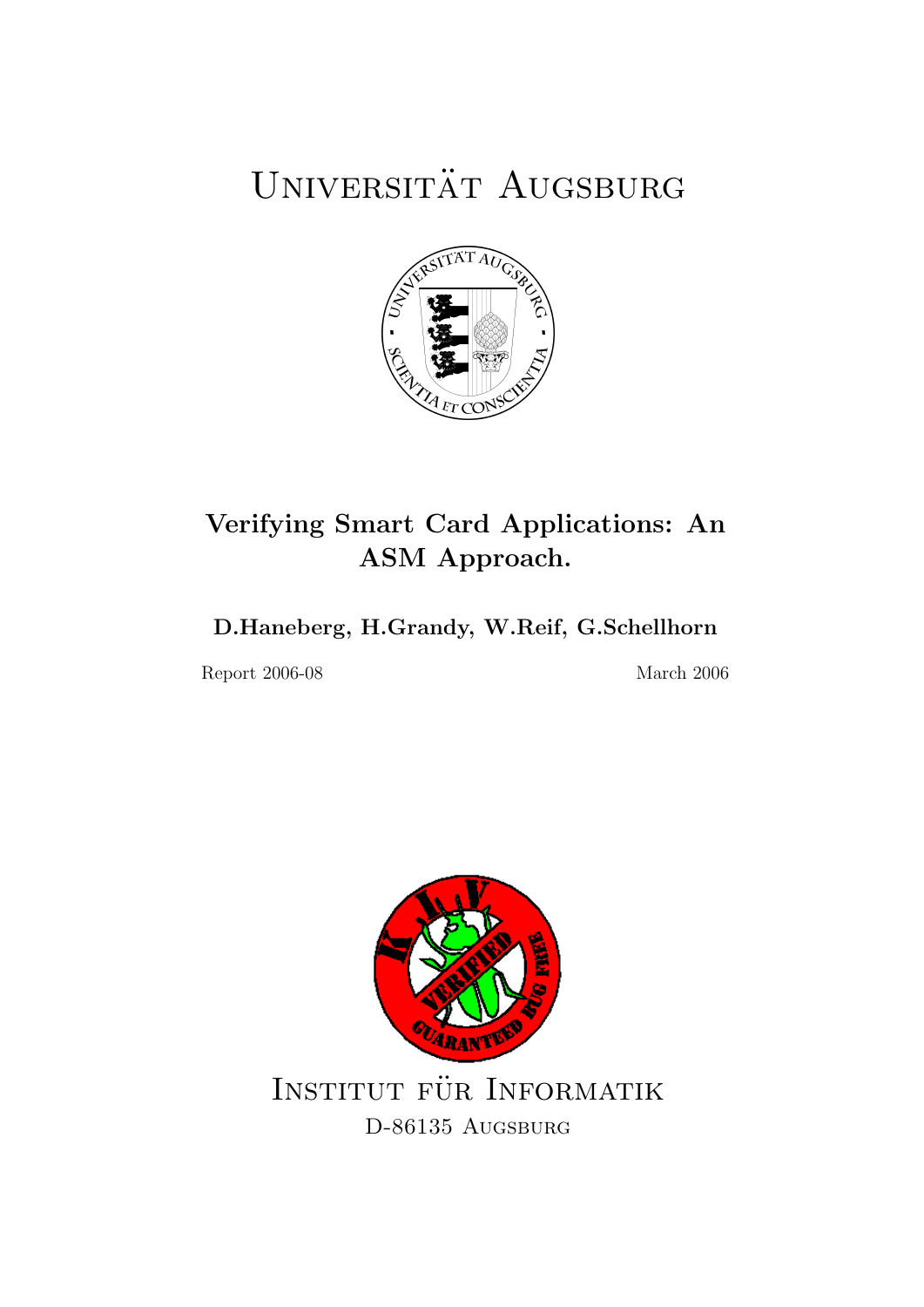Copyright  $\odot$  D.Haneberg, H.Grandy, W.Reif, G.Schellhorn Institut für Informatik Universität Augsburg D–86135 Augsburg, Germany http://www.Informatik.Uni-Augsburg.DE — all rights reserved —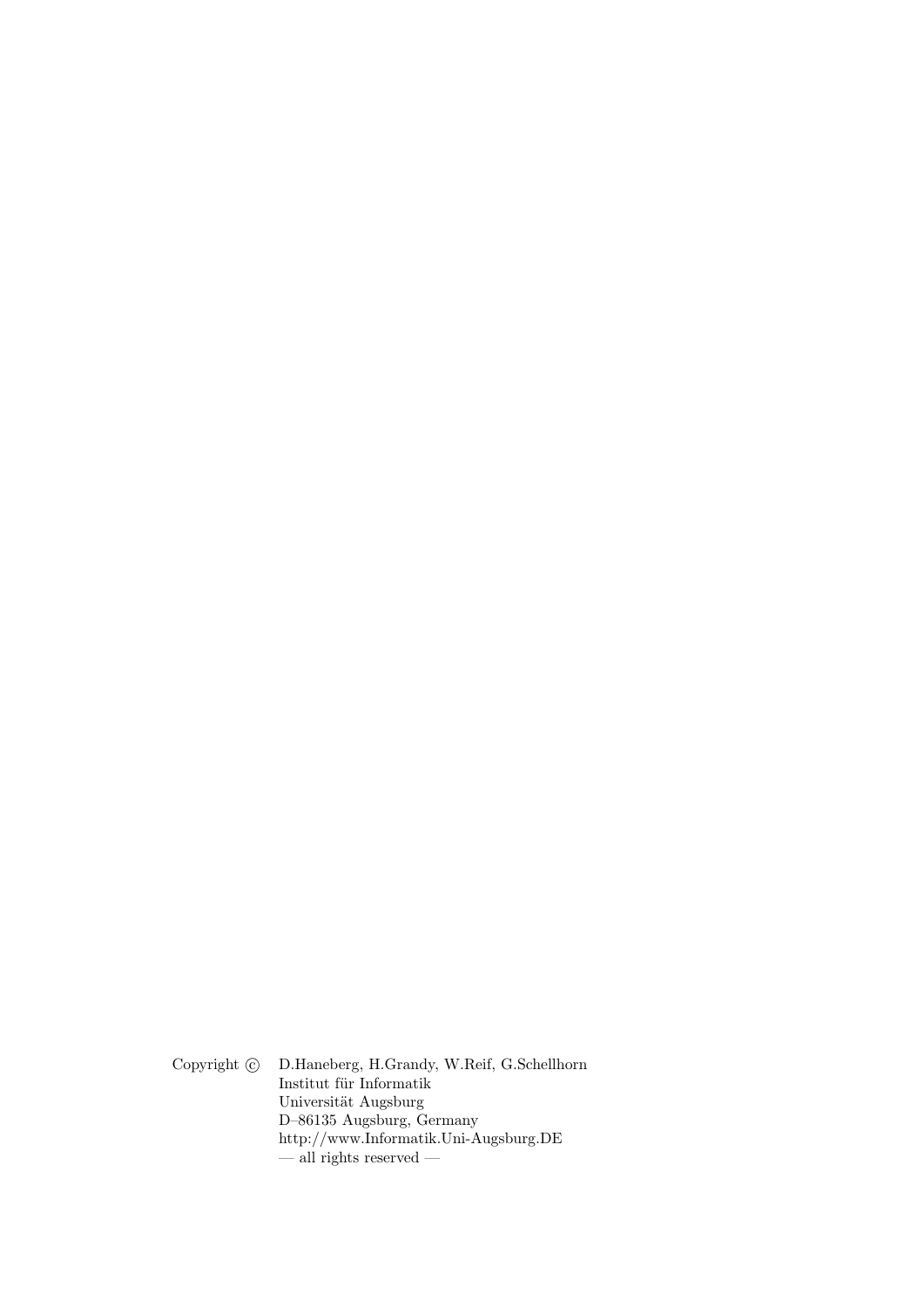## Verifying Smart Card Applications: An ASM Approach.

Dominik Haneberg, Holger Grandy, Wolfgang Reif, Gerhard Schellhorn

Lehrstuhl für Softwaretechnik und Programmiersprachen Institut für Informatik, Universität Augsburg 86135 Augsburg Germany

E-Mail: {haneberg, grandy, reif, schellhorn}@informatik.uni-augsburg.de

March 13, 2006

#### Abstract

We present a formal model for security protocols of smart card applications using Abstract State Machines [\[BS03,](#page-20-0) [Gur95\]](#page-21-0) (ASMs) and a suitable method for verifying security properties of such protocols. The main part of this article describes the structure of the protocol-ASM and all its relevant parts. Integrated in the ASM are all relevant aspects of the scenario: The agents participating in the application (static and dynamic aspects), the attacker and the possible communication between all those involved in the application. Our modeling technique enables an attacker model exactly tailored to the application under consideration, instead of only an attacker similar to the Dolev-Yao model.

We also introduce a proof technique for security properties of the protocols. Properties are proved in the KIV system using symbolic execution and invariants.

Our formal approach is exemplified with a small e-commerce application. We use an electronic wallet to demonstrate the ASM-based protocol model and we also show how the proof obligations of some of the security properties look like.

## 1 Introduction

Smart cards are computers fitting in a wallet. They store information and independently execute specific programs. Their most exceptional characteristic is the fact that they are tamper-proof. Because of this they are well suited for storage of security critical information. Smart cards are used for digital signatures, access control, electronic wallets, electronic ticketing and so on. Communication is an integral part of such applications, the transmitted data contains such crucial data as customer data or electronic business goods. Such data must be protected while in transfer. This is generally done using security protocols. These protocols try to guarantee security goals by a proper combination of cryptographic primitives. Security protocols exist in a wide variety of types, from simple authentication (e.g. Needham-Schroeder) or key-agreement (e.g. ElGamal) protocols up to complex protocols such as SSL [\[FKK96\]](#page-21-1) or SET [\[Mas97\]](#page-21-2). Depending on the application, sometimes these standard protocols are not sufficient or applicable. An application can have very specific security demands that are not fulfilled by standard protocols. The security properties guaranteed by standard protocols are often just a building block for the real security properties of the application, so the need for application-specific security protocols arises. There are other limits to the usability of standard protocols too, e.g. because of hardware restrictions of smart cards standard protocols cannot be used.

Unfortunately designing cryptographic protocols is very error-prone, i.e. it is very hard to design them correct [\[AN95\]](#page-20-1). To overcome the problem of bad security protocols, formal methods are used for the verification of the protocols. Different approaches for the verification of security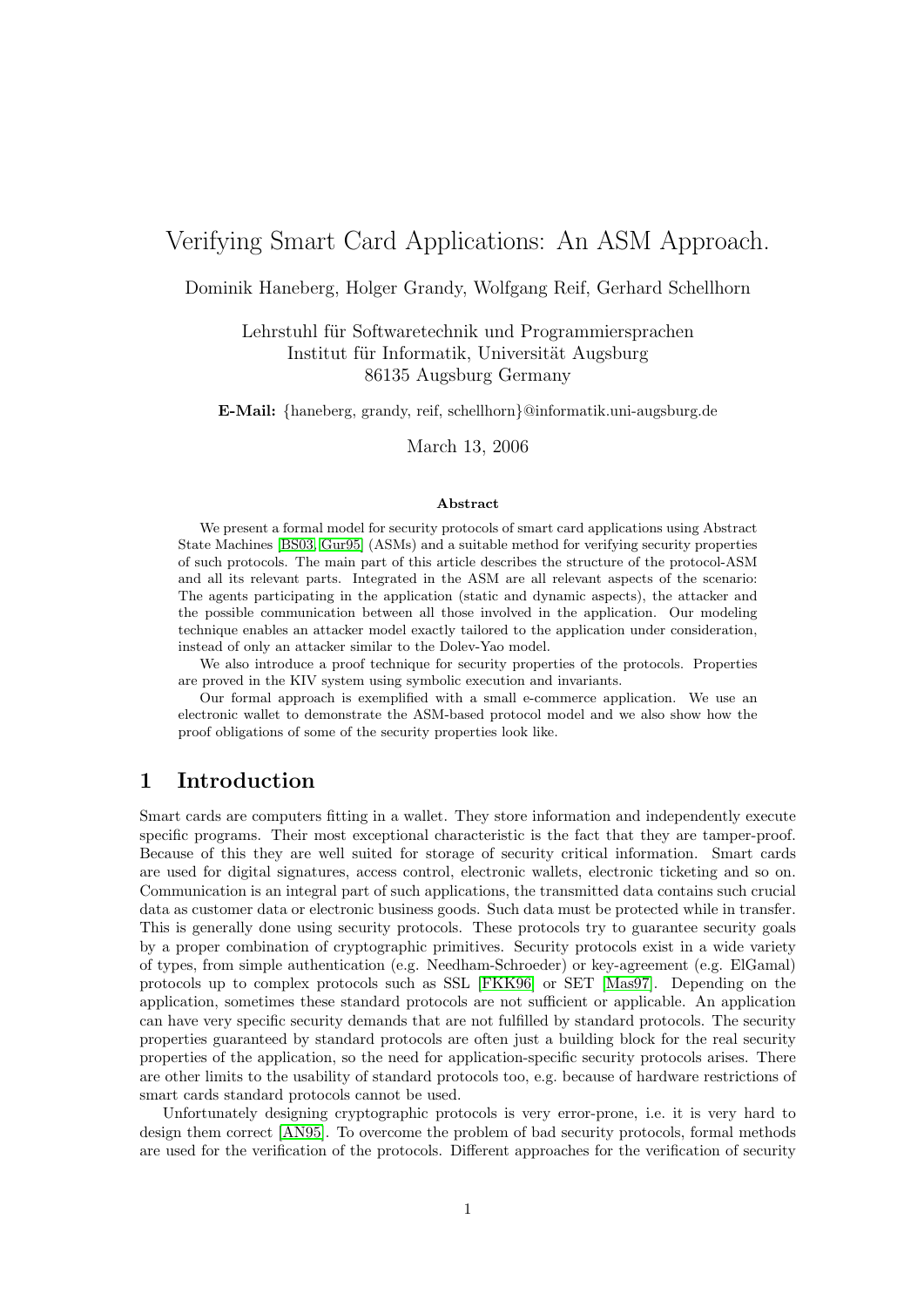protocols can be found in the literature, e.g. model-checking based approaches [\[Low96\]](#page-21-3)[\[BMV03\]](#page-20-2), interactive theorem proving [\[Pau98\]](#page-21-4) or specialized logics of belief [\[BAN89\]](#page-20-3).

In this article we present a particular approach to verify security protocols. We use an Abstract State Machine (ASM) [\[Gur95\]](#page-21-0)[\[BS03\]](#page-20-0) to model the application scenario. ASM are a powerful, yet easy to understand, method for specification with a wide range of possible applications. ASM were successfully used for e.g. the description of programming language semantics [\[BS98\]](#page-20-4)[\[BFGS05\]](#page-20-5), virtual machines [\[BS00\]](#page-20-6) and logical calculi [\[BS97\]](#page-20-7). Represented in the ASM is all relevant information for verifying security properties of the protocols used in the application: Static and dynamic aspects of the agents taking part in the protocols, the so-called attacker, a malicious participant of the application, and the communication between the agents. The static aspect of an agent is the structure of its internal state (which fields does the agent have to store information). The dynamic aspect of an agent is how it processes messages it receives, depending on the content of the received message and its state. Data is modeled using algebraic specifications, the ASM is described by rules manipulating the state of the agents. Our approach offers a flexible attacker model in order to tailor the attacker to the investigated application. Proofs are generally invariant or inductive proofs; proofs for protocol properties are done with the KIV system  $[BRS^+00]$  $[BRS^+00]$ , our interactive theorem prover. The KIV system is a tactical theorem prover for Higher-Order Logic. It is based on structured algebraic specifications and contains, besides the Higher-Order Logic calculus, a Dynamic Logic (DL) [\[HKT00\]](#page-21-5) calculus for imperative programs as well as for Java and a calculus for Temporal Logic. KIV offers powerful heuristics and an elaborate correctness management. The verification of security properties is simplified through the use of DL invariants.

The main result of the work presented in this paper is a formal model for security protocols and the associated application that is very suitable for the verification of (application-specific) security properties, that is easy to understand and can even be generated automatically from a graphical notation.

The ASM protocol model is part of a larger project dealing with the verification of smart card applications. This project comprehends a graphical notation to model the scenario and the protocols [\[HRS02\]](#page-21-6), the formal ASM model, an appropriate verification strategy, a refinement of the abstract protocols to Java code and the verification of implementation correctness. To correspond to Java our ASM model contains agent states explicitely. The overall goal of the project is the seamless verification of security protocols beginning with an abstract protocol model and ending with verified program code. Although our approach is tailored to the verification of application specific security protocols in smart card applications, the verification of common cryptographic protocols is possible as well. Using an ASM to formalize the protocol model is motivated by the facts that verification of ASMs within the KIV system works quite well and the automatic generation of the ASM from the graphical notation is feasible.

In Section [2](#page-3-0) we describe the structure of the abstract model of the smart card applications and introduce the different parts of the model, Section [3](#page-4-0) describes the messages used for communication between the agents, Section [4](#page-5-0) introduces the communication structure, Section [5](#page-6-0) describes how the state of the agents is modeled, in Section [6](#page-7-0) our attacker model is introduced, Section [7](#page-9-0) describes how all these parts are integrated into an ASM describing the behavior of the agents. In Section [8](#page-12-0) our concept is demonstrated using a small example and Section [9](#page-15-0) describes the security properties of the application and gives details on the proofs and our special DL invariant. Section [10](#page-18-0) discusses some related work and finally Section [11](#page-19-0) concludes.

## <span id="page-3-0"></span>2 Structure of the Application Model

In this section we will give an overview of the structure of the model we use to describe smart card applications formally. As foundation of our model we use algebraic specifications. On top of the algebraic specifications we can declare the static aspects of the agents (i.e. the fields they use to store information about their state). For each type of agent in the application we then add an ASM rule that describes such an agent's actions in the application (i.e. these ASM rules describe the protocol steps and the treatment of errors done by the different agent types). This is the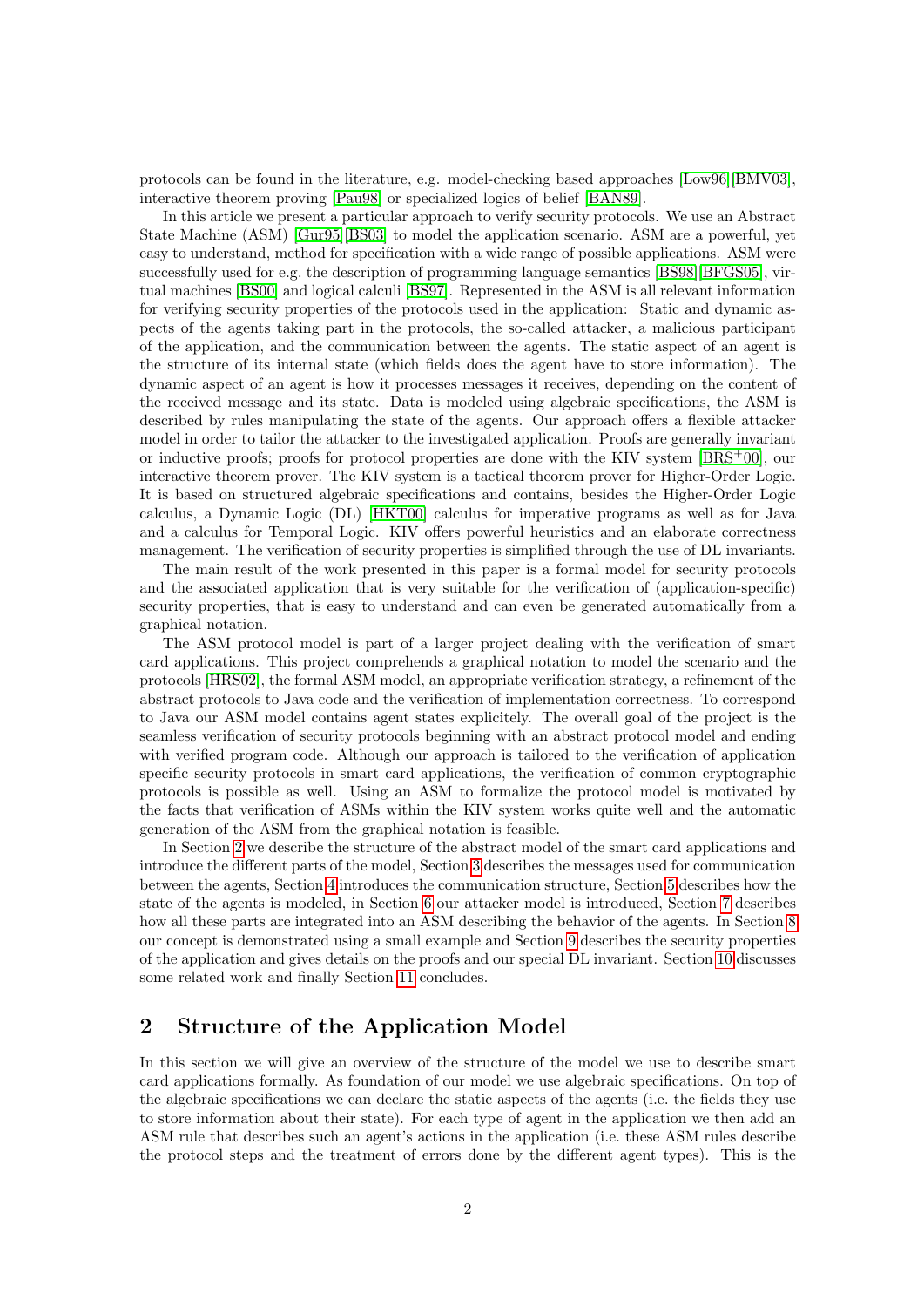dynamic part of the application model. The ASM rules define an ASM that models the possible runs of the application by nondeterministically creating sequences of steps of the agents present in the scenario.

In the algebraic specification we have the definitions of the used data types, such as integers, lists and sets. The messages used in the data exchange between the agents are an algebraically specified data type (cf. Section [3\)](#page-4-0). There are also predicates in this part that describe the structure of the communication network of the application, i.e. which agents can exchange messages using which type of connection (cf. Section [4\)](#page-5-0). On top of the communication structure the abilities of the attacker to influence the communication are axiomatized (cf. Section [6.2](#page-9-1) and Section [7.1\)](#page-10-0).

On top of the algebraic specification the ASM is defined. Our model contains one ASM rule for each type of agent. The agents consist of the users of the application and the attacker on one hand and the different systems implementing the service, e.g. smart cards or servers on the Internet, on the other hand. In an e-commerce application the different systems usually offer a number of functionalities. Each functionality is realized by a protocol specifying the data exchanges necessary for this functionality. Each agent type can be involved in different functionalities and therefore has to realize protocol steps for different protocols. The ASM rule for one type of agent completely specifies the behavior of an agent of this type, therefore all protocol steps an agent is expected to perform are represented in the ASM rule.

Having specified the behavior of the different agent types, we build the abstract model of the application. This is an ASM that combines the ASM rules for the different agent types. It nondeterministically chooses an existing agent and executes the step this agent can perform in the current state. Thereby the ASM represents all possible traces that can occur in the application. In our model the possible traces are declared only implicitly whereas Paulson in [\[Pau98\]](#page-21-4) models traces explicitly.

## <span id="page-4-0"></span>3 Specification of Messages

The basis of the specification of the protocols is formed by the data exchanged between the agents. To model the data we use an algebraic data type called document. Documents may be basic data such as *nonces*<sup>[1](#page-4-1)</sup> or *integers* or complex documents such as lists of other documents, hash values or encrypted documents.

The documents for communication are described by the following freely generated algebraic data type. The specification declares documents and lists of documents as mutually recursive data types. Documents can be combined to lists of documents and lists of documents can again be documents. The specification is:

```
document = 1| intdoc (. .int : int ) with is-intdoc
              keydoc (. .key : key ) with is-keydoc
             noncedoc (. .nonce : nonce ) with is-noncedoc
             \sec (. .secret : \sec ) with <code>is-secdoc</code>
             hashdoc (. .doc : document ) with is-hashdoc
              encdoc (. .key : key ; . .doc : document ) with is-encdoc
              sigdoc (. .key : key ; . .doc : document ) with is-sigdoc
              doclist (. .list : documentlist ) with is-doclist
            ;
documentlist = []\lceil . + . (. .first : document ; . .rest : documentlist )
               ;
```
This is a specification of a freely generated data type as usual in functional languages. The specification for *document* contains constructors to create a document from basic data types, e.g.

<span id="page-4-1"></span> $1A$  nonce is a random number that cannot be guessed by the attacker. They are generated on demand with the purpose of being used in a single run of a protocol.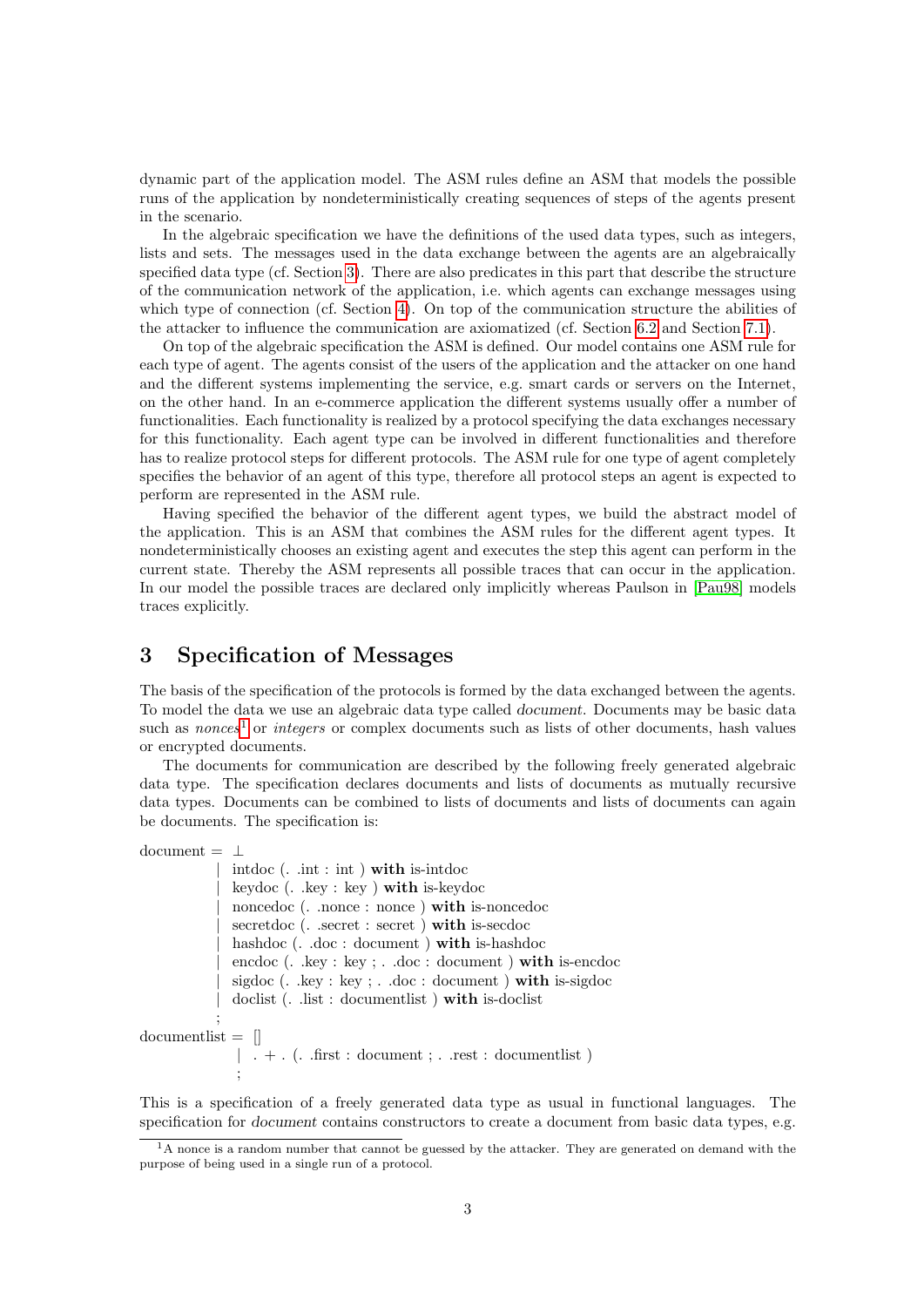a document that contains an integer. Besides these basic constructors there are also constructors for complex documents, e.g. a document that represents the hash value of another document. Encryption is also represented by a constructor for document. We support symmetric as well as asymmetric encryption. Which encryption type is used is determined by predicates defined on the used key. A key can be a public key or a private key or a symmetric key. A symmetric key enforces symmetric encryption, a key from an asymmetric key pair leads to asymmetric encryption. Our specification of messages is very similar to the one presented by Paulson in [\[Pau98\]](#page-21-4) as data type msg. We added a new constructor secretdoc for secrets. Secrets are used to model long term secrets such as the PIN of the owner of the smart card. Also for the signature of a document Paulson does not have a special constructor.

Since hashed documents are realized using the constructor function hashdoc: document  $\rightarrow$  document of the freely generated data type document the hash function is injective. This assumption is common to abstract verification of cryptographic protocols. We also assume, again as usual in cryptographic protocol analysis, perfect encryption, i.e. an encrypted document can be decrypted to its plaintext only if the correct decryption key is known. Otherwise the decryption leads to an integer about which nothing is known. This is expressed by the axioms for the decrypt functions, e.g. for asymmetric encryption we have:

<span id="page-5-2"></span><span id="page-5-1"></span>
$$
decrypt-key pair-ok:\nis-keypair(key, key0) \rightarrow decrypt(key0, encode(key, doc)) = doc\ndecrypt-key pair-fail:\n¬ is-keypair(key, key0) ∧ ¬ (is-sessionkey(key) ∧ is-sessionkey(key0)) →\nis-intdoc(decrypt(key0,encodec(key,doc)))
$$
\n(2)

Axiom [1](#page-5-1) states that decryption with a key that forms an asymmetric key pair with the encryption key produces the correct plaintext as result, axiom [2](#page-5-2) describes unsuccessful decryption in the asymmetric case. If the key used for decryption and the key used for encryption do not form a key pair and they are not both symmetric keys the decryption is unsuccessful and the produced result is an unspecified integer document.

## <span id="page-5-0"></span>4 Communication

In general the formal approaches for verifying cryptographic protocols use a rather simple model of communication. In these approaches a data transfer is usually modeled with a statement of the form 'participant A sends message m to participant B'. Different types of connections (e.g. radio-based vs. wire-based) are ignored as well as the possibility that certain agents may not be allowed to communicate directly with certain other agents, e.g. the holder of a smart card cannot communicate directly with his smart card, he must use a smart card terminal to do so. Also the possibility that certain connections are secure against eavesdropping and others are not is abstracted away. This approach is sufficient for Dolev-Yao attackers [\[DY81\]](#page-20-9) only, because this attacker can communicate with every other agent without any restriction.

In contrast our specification and verification technique is not limited to the Dolev-Yao attacker. Some of the applications we want to analyze justify to put certain restrictions on the attacker's abilities. For example in some smart card applications, the communication between a smart card and the card terminal may be considered as secure. The main idea behind an attacker with reduced abilities is that a less powerful attacker may permit the usage of simpler protocols. Because of this, using a less powerful attacker is very interesting, if this is appropriate for the given application scenario.

For example in [\[Bel01\]](#page-20-10) an attacker with incomplete control of the communication is used for the verification of the Shoup-Rubin protocol, a protocol for key exchange using smart cards. The smart cards output the calculated session key in clear, therefore proving secrecy properties would fail for an attacker that can eavesdrop into the outputs of the smart cards. [\[GHRS06\]](#page-21-7) presents a mobile ticketing application for which a security property is proven that only holds if the attacker can only eavesdrop into but not manipulate certain message transfers.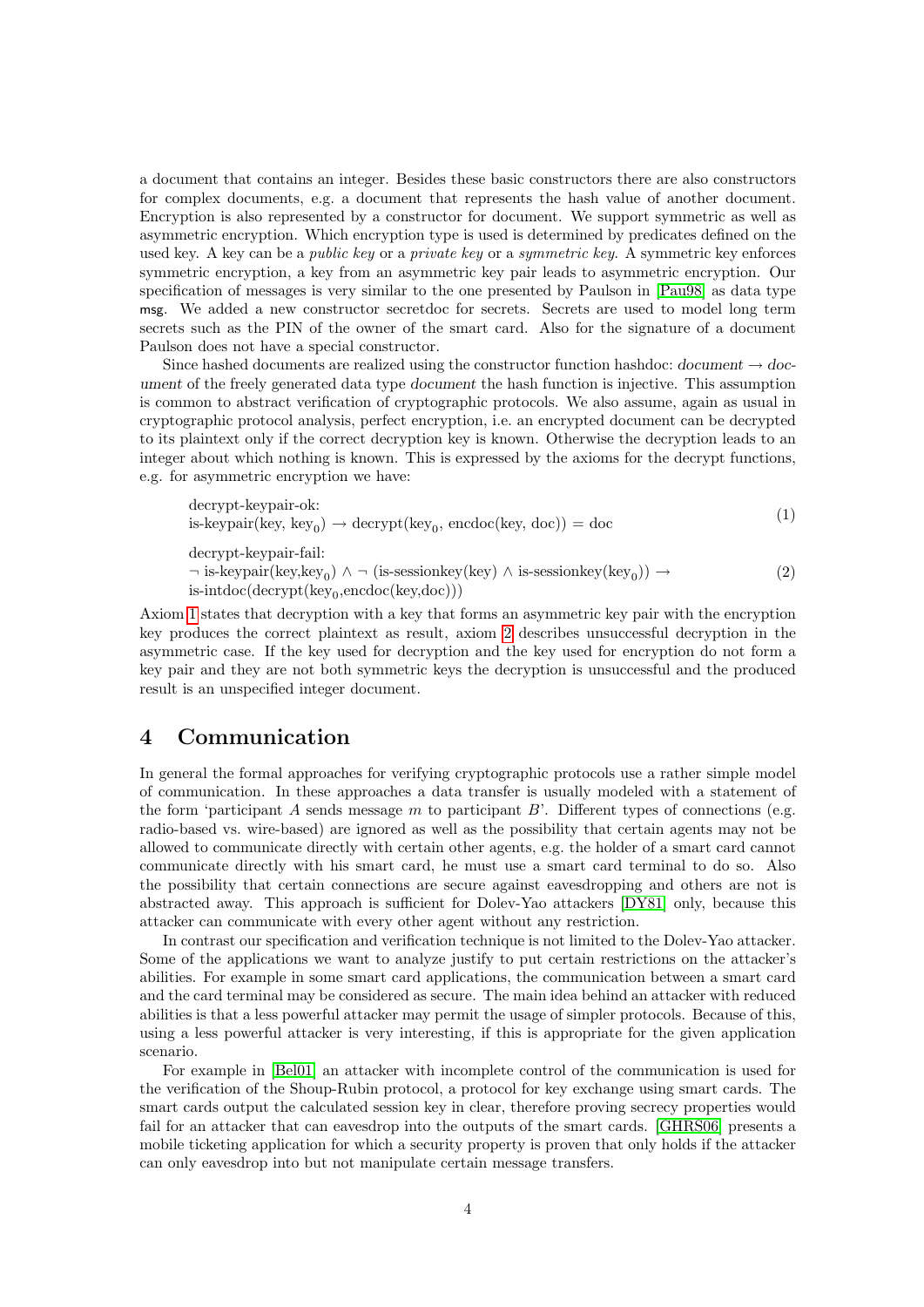But the option to use a non Dolev-Yao attacker has a price. The part of the model describing possible data transfers is more complex. In our model we have explicit connections between agents that allow messages to be transfered. It is not possible to make a connection between an arbitrary pair of agents, only such connections that are possible in the application scenario can be created. For each connection we explicitly determine if the attacker can read messages that are transfered using this connection and if he can manipulate such messages.

The two main concepts we use are ports and connections. Each agent has certain ports, their number and their properties depend on the type of the agent. For example a smart card usually has one port, representing the serial interface of the smart card, a card terminal often has two ports, a smart card reader and an interface for the user. Each port has specific properties, e.g. the port of a smart card can be connected with a smart card terminal but not with another smart card. Associated with each port is the list of messages that were sent to this port but have not yet been processed by the agent. If a port is not connected this list is empty. Connections are established between two different ports of two different agents. They permit bidirectional communication between these agents. When  $agent_1$  sends a document using his port  $port_1$  that is connected to port  $port_2$  of  $agent_2$  the document is added to the list of unprocessed messages of  $port_2$  of  $agent_2$ .



<span id="page-6-1"></span>Figure 1: Example of communication structure

Figure [1](#page-6-1) shows a small example of a communication structure. There are two different agents, agent 1 has two ports and agent 2 has one. Between the two agents one connection is established and there are some unprocessed messages available for both agents.

The currently established connections are stored in the set connections. A connection is described by a 4-tuple (agent<sub>1</sub>, port<sub>1</sub>, agent<sub>2</sub>, port<sub>2</sub>). The first and the second part of the tuple are the identity of the first agent connected by the connection and the port used by the first agent, parts three and four represent the second connected agent. For example the connection in figure [1](#page-6-1) is represented by (Agent 1, 1, Agent 2, 1). We use the notation (agent, port,  $\cdot$ ,  $\cdot$ )  $\in$  connections to denote that currently a connection for port port of agent agent exists. We also keep a list of unprocessed messages for each agent. These are all messages that were sent to an agent but not yet consumed by it. We use this to model the messages that are in transit over the network. The unprocessed messages are stored using the dynamic function inputs. Because each agent may have multiple input ports we have agent  $\times$  port  $\rightarrow$  list(document) as the signature of the dynamic function inputs.

## <span id="page-6-0"></span>5 Modeling the Agents

Distinct from most other approaches to security protocol verification (for example [\[Pau98\]](#page-21-4)), we explicitly model the internal state of the agents. Each agent has its own state described by the fields in which it stores values, e.g. its private key or a nonce. Having this state is useful for describing certain security properties (as described in [\[HRS02\]](#page-21-6)). Also it is a good starting point for the future refinement of the abstract protocol specifications to real code. An implementation of course has a notion of program state and in order to express a refinement relation a corresponding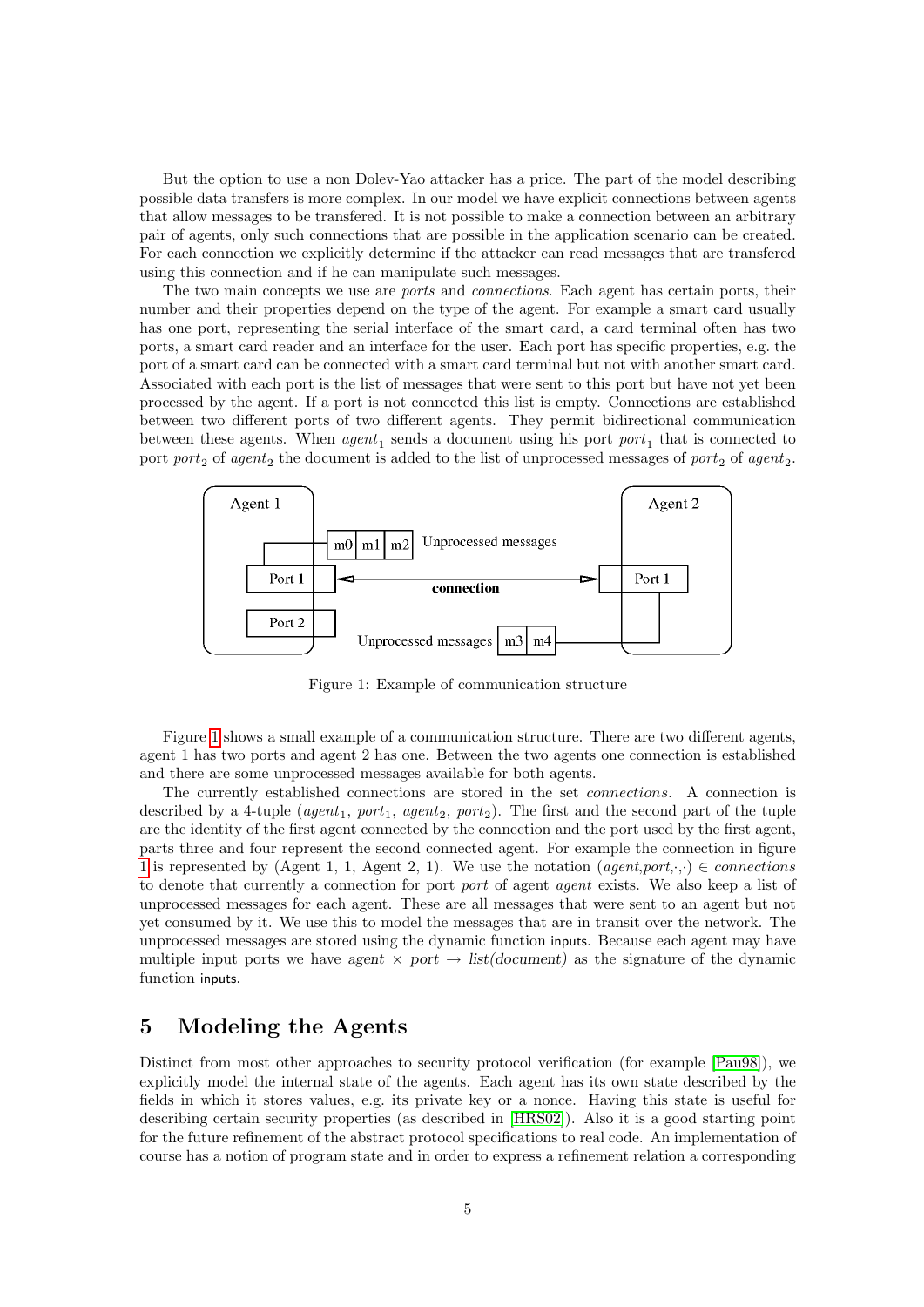notion of state like the balance of an electronic purse seems natural for the abstract model too. Although modeling the state of the agents increases the complexity of the model, it is in our opinion the most natural approach to model the applications we are interested in.

Within this article we use the term agent to denote a participant of the application under investigation. An agent has a unique type. Each agent (including the attacker) is of one of the agent types  $at \in agent\text{-types}$ . For example in a smart card based electronic wallet, there are the smart card itself and different terminals, e.g. a point-of-sale terminal for paying and a terminal for loading additional money on the card, as well as the attacker and the owners of the smart cards. For this example we have *agent-types*  $=$  {attacker, user, terminal, card}.

The internal state of the agents is modeled as follows: For every field of every agent a dynamic function is used that maps the agent to its current value of the field. This means that an agent with fields  $f_1, \ldots, f_m$  of sorts  $s_1, \ldots, s_m$  is represented by dynamic functions  $f_1: agent \rightarrow s_1, \ldots,$  $f_m$ : agent  $\rightarrow s_m$ . Suppose we have a terminal with two fields, one for its secret key and one for a nonce. For this agent we have:

> secret-key:  $a \neq b$   $\rightarrow$  key: session-nonce:  $a$ gent  $\rightarrow$  nonce:

Using algebraic specifications, we could instead define a new tuple sort for the state of each type of agent, but using dynamic functions instead has advantages. It avoids the frame problem that occurs when updating the state and this prevents very large goals and potential efficiency problems in proofs.

## <span id="page-7-0"></span>6 The Attacker

When analyzing security protocols, the possible threat is a crucial aspect. Typically an active malicious agent is assumed, the attacker. The attacker may have control over at least parts of the communication between the honest agents, i.e. he can read or even manipulate the exchanged messages. By eavesdropping on the communication and by analyzing the messages the attacker accumulates a set of documents. This set is the so-called knowledge of the attacker. In the rest of this paper the attacker's knowledge is represented by the set attacker-known. In order to build new messages the attacker can use all the documents contained in his knowledge.

Usually an attacker similar to the Dolev-Yao attacker is used. Given the usual assumptions on cryptographic primitives (e.g. perfect encryption) this is the strongest possible attacker as he has complete control over the communication. He can intercept and manipulate all messages, build arbitrary new messages from his knowledge and decompose messages he knows. He also decrypts all messages for which he has the appropriate decryption key. However, the Dolev-Yao attacker is not always adequate, in some cases a reduced attacker model is more realistic. This can be realized easily in our model. If the attacker cannot eavesdrop into certain communication links it is possible that the data which is transferred needs less protection. This means that possibly fewer cryptographic primitives must be used and as a result the security protocols become less complex and more efficient.

The attacker model consists of three distinct parts. The first describes how the attacker can decompose messages and build new ones. This aspect of the attacker's abilities is independent of the application under investigation. The second part describes the attacker's abilities to eavesdrop or manipulate the communication. These first two parts of the attacker model are axiomatized using first-order formulas. On top of them, an ASM rule describes the possible activities the attacker may perform. This builds the third part of the attacker description.

#### <span id="page-7-1"></span>6.1 Treatment of Messages

This part of the attacker's specification describes the handling of documents. First we describe how the attacker can extract new information from documents he received and subsequently we describe the generation of new documents.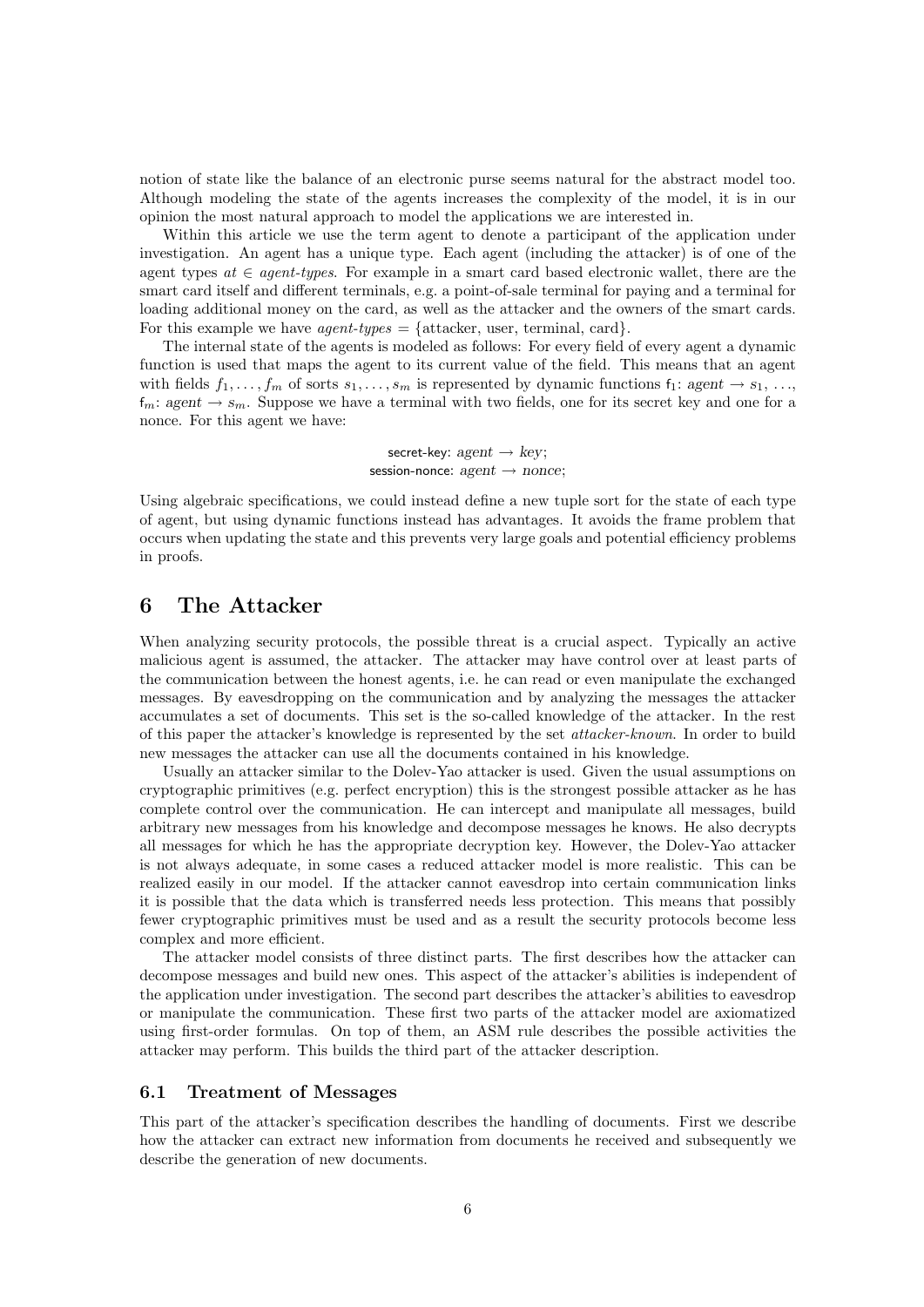#### <span id="page-8-1"></span>6.1.1 Analyzing Messages

The attacker decomposes all messages as far as possible. By decomposing documents the knowledge of the attacker (attacker-known) grows. If a new document doc becomes available to the attacker, either by decomposing another document or by eavesdropping on the part of the network that is under his control, the following rules are used to add it to the attacker's knowledge:

- 1. If doc is a basic document (except a document that represents a key) it is added to attackerknown and nothing further is done.
- 2. If doc is a document representing a key, doc is added to attacker-known and if there exist documents in *attacker-known* that can be decrypted with this key, the decrypted documents are added to attacker-known as well.
- 3. If doc is a list of documents, doc is added to attacker-known and all documents in the list are added to attacker-known as well.
- 4. If doc is an encrypted document, doc is added to attacker-known and if the appropriate decryption key is available the plaintext is added to *attacker-known* as well.
- 5. If doc is a signature or a hash document, doc is added to attacker-known and nothing further is done.

This decomposition is repeated until a fixpoint is reached<sup>[2](#page-8-0)</sup>. It is important to note that acquiring one additional document by eavesdropping may substantially enlarge attacker-known, because it may allow the additional decryption of a lot of documents in attacker-known. In the following adding a new document doc to the attacker's knowledge attacker-known is written down as attacker-known  $\int +$  doc where  $\cdot$   $\int +$   $\cdot$  is an infix function with signature set(document)  $\times$  document  $\rightarrow set(document)$  that adds *doc* to *attacker-known* and calculates the fixpoint under the decomposition. attacker-known  $\int$  + doc is analz(attacker-known  $\cup$  {doc}) in [\[Pau98\]](#page-21-4).

#### 6.1.2 Composing New Messages

As the set of documents that the attacker can produce is infinite, we cannot actually calculate it. Therefore we have specified a predicate  $\cdot \leadsto \cdot$  that determines if an attacker with a given knowledge can generate a given document or not, i.e.  $doseet \sim doc$  states that the document doc can be constructed given the documents in docset (docset  $\sim$  doc is equivalent to doc  $\in$  synth(docset) in [\[Pau98\]](#page-21-4)). As the axioms for this predicate are somewhat lengthy we will omit them and instead give the rules for  $\sim$  in a notation similar to calculus rules.

| $i \in \mathbb{Z}$<br>intdoc<br>$\overline{docset \leadsto \mathrm{intdoc}(i)}$                                                           | $docset \sim doc$<br>hash<br>$\overline{docset \leadsto \text{hashdoc}(doc)}$                                                                       |
|-------------------------------------------------------------------------------------------------------------------------------------------|-----------------------------------------------------------------------------------------------------------------------------------------------------|
| $\frac{doc \in docset}{docset \sim doc}$ in docset                                                                                        | $\forall i. (1 \leq i \leq n \rightarrow docset \sim doc_i)$<br>list<br>$\overline{doeset \rightsquigarrow \text{doclist}(doc_1 + \ldots + doc_n)}$ |
| $docset \sim doc$ $docset \sim \text{keydoc}(key)$ encrypt<br>$doeset \rightarrow \text{encode}(key, doc)$                                |                                                                                                                                                     |
| $doeset \rightsquigarrow doc \quad docset \rightsquigarrow \text{keydoc}(key)$<br>signature<br>$doeset \rightsquigarrow$ sigdoc(key, doc) |                                                                                                                                                     |

Each of these rules states that the proposition about the ability to produce a specific document (written under the horizontal line) is true if the preconditions specified above the horizontal line are true. E.g. by rule 'encrypt' an encrypted document can be produced if the encryption key and the plaintext document can be produced. The rules for the construction of documents imply that the attacker cannot guess random numbers (nonces) and keys because they can be constructed only by rule 'in docset', i.e. he can use them only if he learned them by eavesdropping.

Together this describes the most nondeterministic and powerful attacker as the attacker does all decompositions possible and can produce all documents that can be built with his knowledge.

<span id="page-8-0"></span><sup>&</sup>lt;sup>2</sup>Since all documents added are part of  ${doc}$  ∪ attacker-known, the set of documents that may be added is finite. Therefore the construction terminates.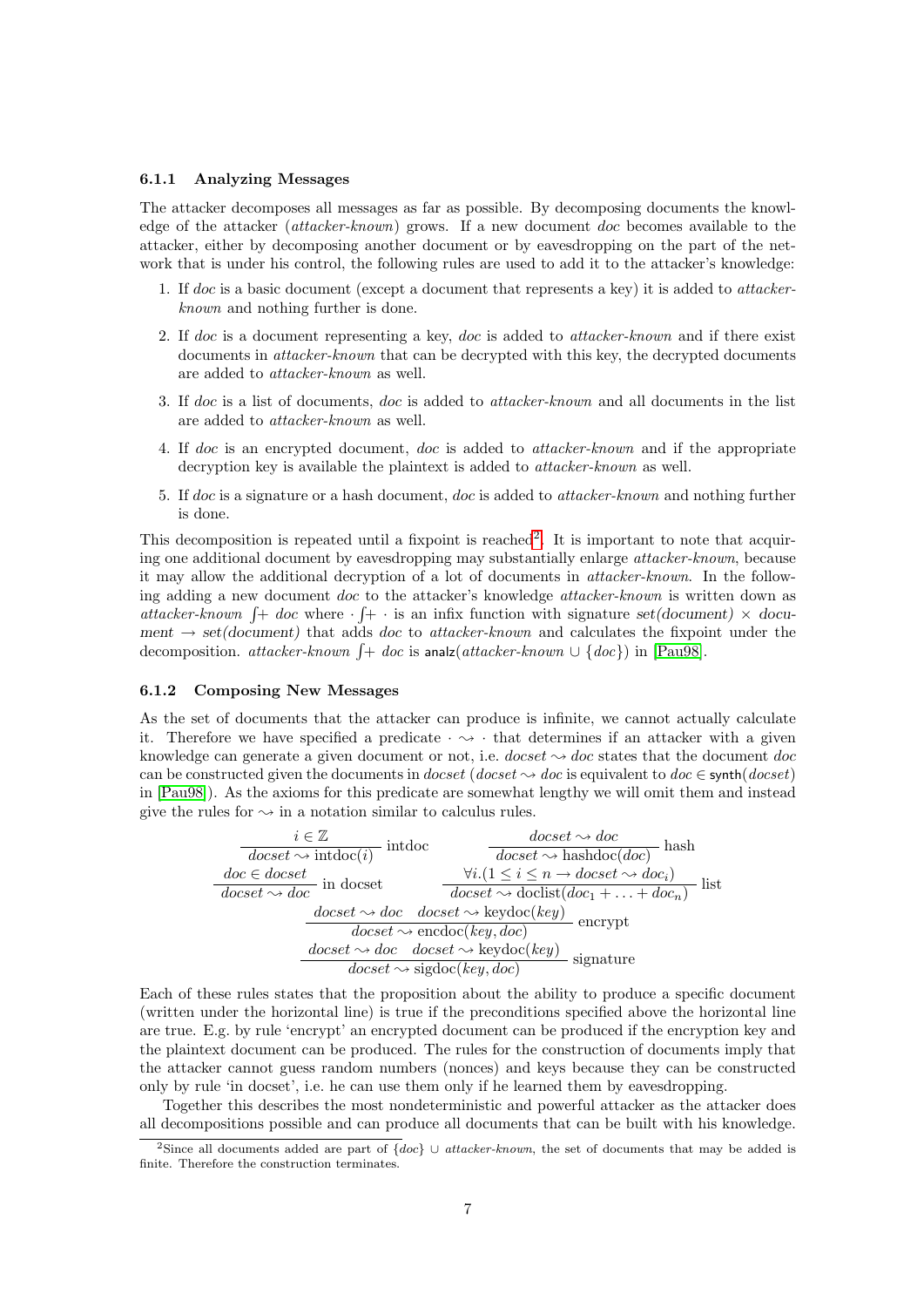#### <span id="page-9-1"></span>6.2 Eavesdropping

In order to acquire new documents or to manipulate the messages in transit, the attacker must have access to the connections between the agents. Each agent has input ports and output ports for communication. A connection describes which output port of one agent is linked to which input port of another agent. For each input port a list of messages that were sent to this port but not yet processed by the receiver is stored.

In the Dolev-Yao model the attacker has access to all communications. As we want to be able to reduce the abilities of the attacker in order to work with attackers more adequate for a given scenario, we specify the attacker's access to the network in greater detail.

We use two predicates to describe what the attacker can do with a given connection. The predicate can-read(conn) is true if the attacker can eavesdrop on the connection conn. If the attacker can manipulate data transmitted over the connection *conn* the predicate can-write(*conn*) is true. In the case of a Dolev-Yao attacker both predicates are true for all possible connections. For a less powerful attacker these predicates are false for some connections. In [\[HRS04\]](#page-21-8) we present some useful attackers weaker than the Dolev-Yao attacker.

## <span id="page-9-0"></span>7 The ASM

In the preceding sections we described the state of the agents and the attacker. In this section we will describe the dynamic aspects of the participants, i.e. how the protocol steps are modeled. The ASM describing the possible protocol runs consists of two parts:

- 1. An initial state that ensures that the internal states of the attacker and the agents are reasonable. What reasonable means is largely application specific, but some properties must always be ensured, e.g. the private keys of different agents must be different, no connections are established between the agents, the lists of unprocessed messages are empty for all agents, the private key and the public key of an agent form an asymmetric key pair, the list of nonces available to the agents must not contain duplicates, etc. The predicate admissible $(\dots)$  states that all the necessary properties hold for a given state.
- 2. An ASM rule that performs one step in the protocol model.

In most cases more than one agent can perform an action. To perform a step, the ASM first of all chooses nondeterministically which agent performs the next step. From the viewpoint of proving, this ensures that all possibilities are considered. Let  $at_1, \ldots, at_n$  be the different types of agents in an application (including the attacker and the user). We write agent-type(*agent*) = at if agent is of type at. Let ready(agent) be a predicate that determines if an agent is ready to perform a step. To select an agent the ASM performs the following choose:

 $APPLICATION =$ choose *agent* with ready(*agent*) in STEP

where STEP is the ASM rule that describes the actions of the agents.

After choosing the agent for the next step the ASM branches into the code describing the possible actions of the selected agent. Given that  $R_i$  is the rule for agent of type  $at_i$   $(i = 1, ..., n)$ this is done by a **case** statement<sup>[3](#page-9-2)</sup>:

 $STEP =$ case agent-type(*agent*) of at<sub>1</sub>:  $R_1$ . . . at<sub>n</sub>:  $R_n$ 

<span id="page-9-2"></span><sup>3</sup>Case statements are not part of traditional ASM syntax but can easily be defined as an abbreviation for a sequence of if statements.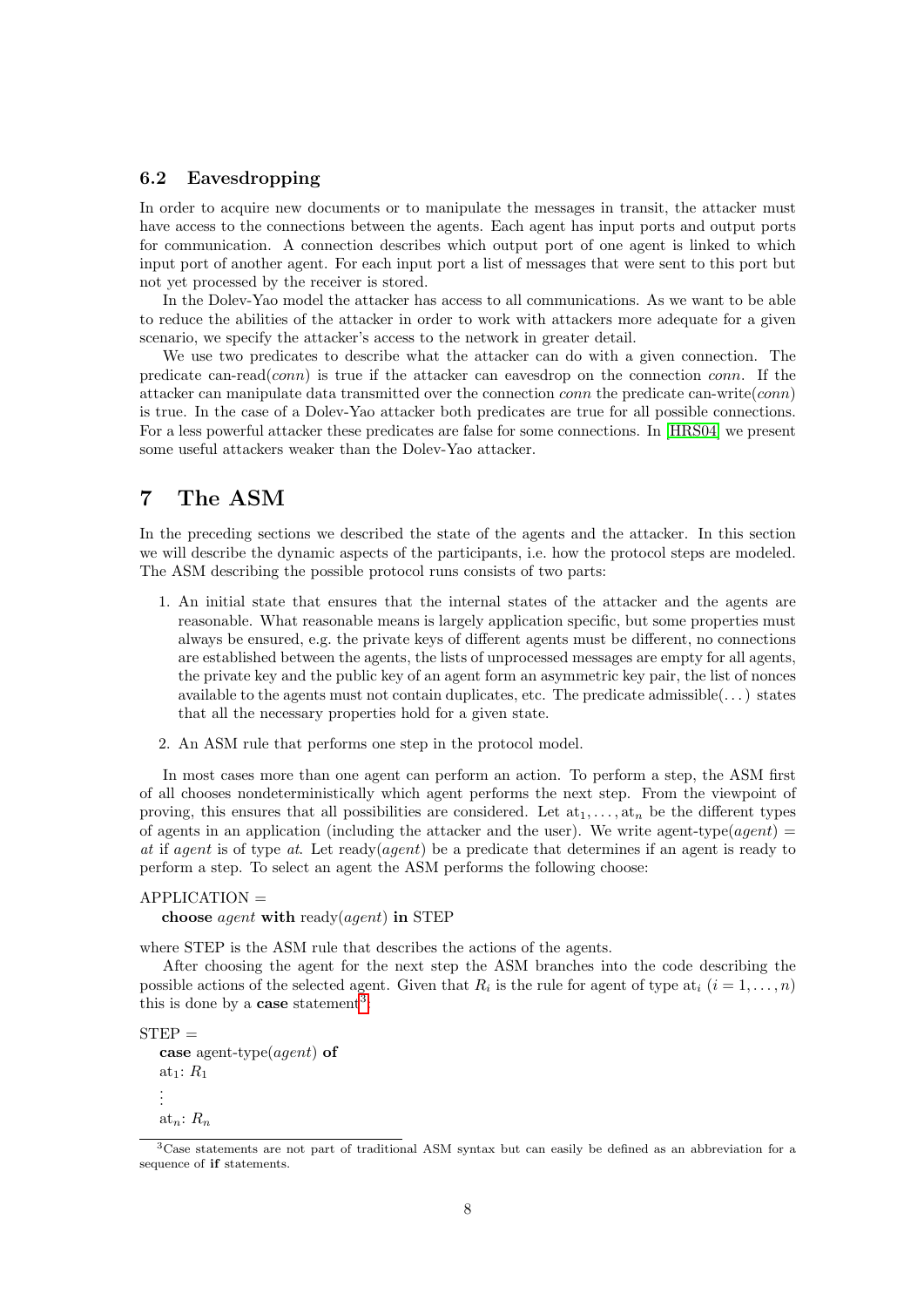#### <span id="page-10-0"></span>7.1 The Attacker

The main actions of the attacker are eavesdropping and generation of new messages. These two operations will be described in the following. First we discuss eavesdropping. Because we have to deal with attackers different from the Dolev-Yao attacker we need a more detailed specification of the attacker's abilities to influence the communication, this means we must precisely specify which documents the attacker can obtain by eavesdropping and which he cannot. As described in Section [4](#page-5-0) we distinguish between different communication ports for every agent and it is possible that the attacker may eavesdrop on some ports of an agent but not on the others. This is specified by the predicate can-read mentioned earlier. Given the information if the attacker has access to a connection or not, there are two possible approaches to realize the eavesdropping: one is to specify an explicit operation for the attacker in which he adds documents to his knowledge that are currently transmitted over a connection he can eavesdrop on. The other is to extend the mechanism used by the other agents to send their documents (SEND, cf. Section [7.2\)](#page-10-1): instead of just putting the sent document at the end of one list of unprocessed documents of the receiver, the operation additionally checks if the attacker can eavesdrop on this data transfer. If this is the case, the document is directly added to the attacker's knowledge. Both choices are equivalent with respect to the power of the attacker. We chose the second approach because it simplifies invariants and reduces the size of proofs. Therefore the ASM rule SEND (cf. Section [7.2\)](#page-10-1) that sends a document outdoc over a connection (agent, outport, remote-agent, remote-port) calls ATTACKER-ADD to ensure that the attacker receives all documents he may receive:

#### $ATTACKER-ADD =$

if agent-type( $remote\text{-}agent$ ) = attacker ∨ can-read(agent, outport, remote-agent, remote-port) then attacker-known := attacker-known  $\int$ + outdoc

ATTACKER-ADD tests if the attacker is the destined receiver of the document or if he can eavesdrop on the connection. If this is the case the document is added to attacker's knowledge and all messages in the resulting knowledge are decomposed as far as possible (cf. Section [6.1.1\)](#page-8-1).

The second attacker operation is the generation of messages. The following ASM rule realizes this operation:

```
ATTACKER-SEND =
```

```
choose docs with \forall doc ∈ docs. attacker-known \rightsquigarrow doc in
    choose agent, port with (\exists (agent, port, remote-agent, remote-port) \in connections.
                                    can-write(agent, port, remote-agent, remote-port))
        in inputs(agent, port) := docs
```
This rule chooses a list of documents (docs) that can be produced by the attacker and then chooses an existing agent and a port of this agent which can be modified by the attacker and replaces the list of messages on this port with docs. Whether the attacker can modify messages on a port is determined by the predicate can-write( $agent_1$ , port<sub>1</sub>, agent<sub>2</sub>, port<sub>2</sub>). This predicate is true iff a message that is transmitted between port port<sub>1</sub> of agent<sub>1</sub> and port port<sub>2</sub> of agent<sub>2</sub> can be manipulated by the attacker.

#### <span id="page-10-1"></span>7.2 Agents

The remaining part of the ASM describes the behavior of the other components of the application. When designing the security protocols it is determined for each agent what steps he has to perform in order to satisfy the protocol. Therefore it is declared in the protocol specification what changes to the state of the agent take place and what reply is generated, given a certain input and the current state of the agent. So each step s of an agent of type at consists of a condition  $C_{at,s}$  that is true if this step can be performed and a rule  $R_{at,s}$  that modifies the internal state of the agent. Usually a reply is produced as well and sent to some other agent. The produced reply is stored in the variable outdoc. As an agent may be connected to different other agents, the protocol must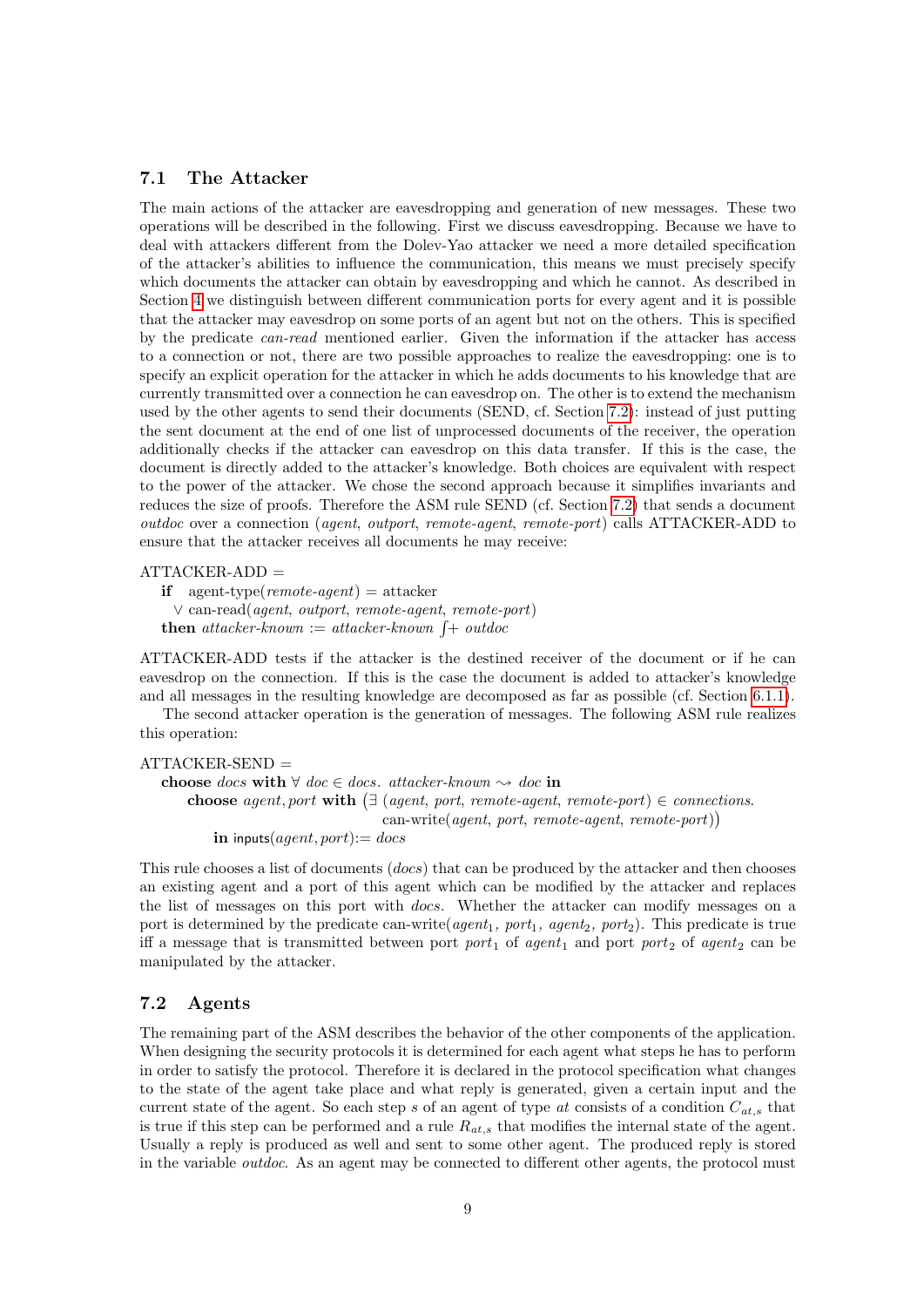also determine to whom the document is to be sent. This is stored in the variable outport. Finally SEND moves the generated document to the input port of the receiver. The condition  $C_{at,s}$  takes into account the current state of the agent and the message it is currently processing.

Assume the agent of type at has m possible steps  $R_{at,1}, \ldots, R_{at,m}$ , then the rule for this agent has the following structure:

 $R_{at} =$ if  $C_{at,1}(agent)$  then  $R_{at,1}$ . . . else if  $C_{at,m}(agent)$  then  $R_{at,m}$ 

SEND

Each of the  $R_{at,s}$  rules describes one step in the protocol or the treatment of a protocol error. They typically manipulate the state of the agent and produce an answer, so if an agent of type at has fields  $f_1, \ldots, f_n$  we have:

```
R_{at,s} =f_1(agent) := \ldots.
  .
  .
 f_n(agent) := \ldotsoutdoc := \dotsoutput := \ldots
```
It is not necessary that all fields of an agent are modified in a step, instead it is also possible that just a subset of all fields of the agent is changed.

After the agent performed its step and produced a document that must be transfered, the ASM selects the connection that belongs to outport and puts the generated document at the end of the list of unprocessed documents of the receiver's (remote-agent) input port (remote-port) belonging to the selected connection:

 $SEND =$ 

```
if (agent, outport, \cdot, \cdot) \in connections then
  choose (agent, outport, remote-agent, remote-port) \in connections in
       inputs(remote\text{-}agent, remote\text{-}port) :=inputs(remote-agent, remote-port) + outdocATTACKER-ADD
```
The if ensures that a connection currently exists for the designated output port. If no such connection exists the message is lost. If such connections exist, one is chosen and the document is transmitted. SEND is completed by using ATTACKER-ADD to ensure that the attacker receives the document if either the attacker is the destined receiver or the attacker can eavesdrop on the connection (cf. Section [7.1\)](#page-10-0).

#### 7.3 Generation of the ASM

Although the structure of the ASM is simple, creating the ASM specifying a complex application with different protocols is time-consuming. Therefore the ASM should be generated automatically. In [\[HRS02\]](#page-21-6) we described an approach to model security protocols using UML-like diagrams and generate an algebraic specification as formal protocol model from the diagrams. With minor modifications the proposed transformation can be adapted to generate an ASM model of the protocols according to the description of the ASM given above.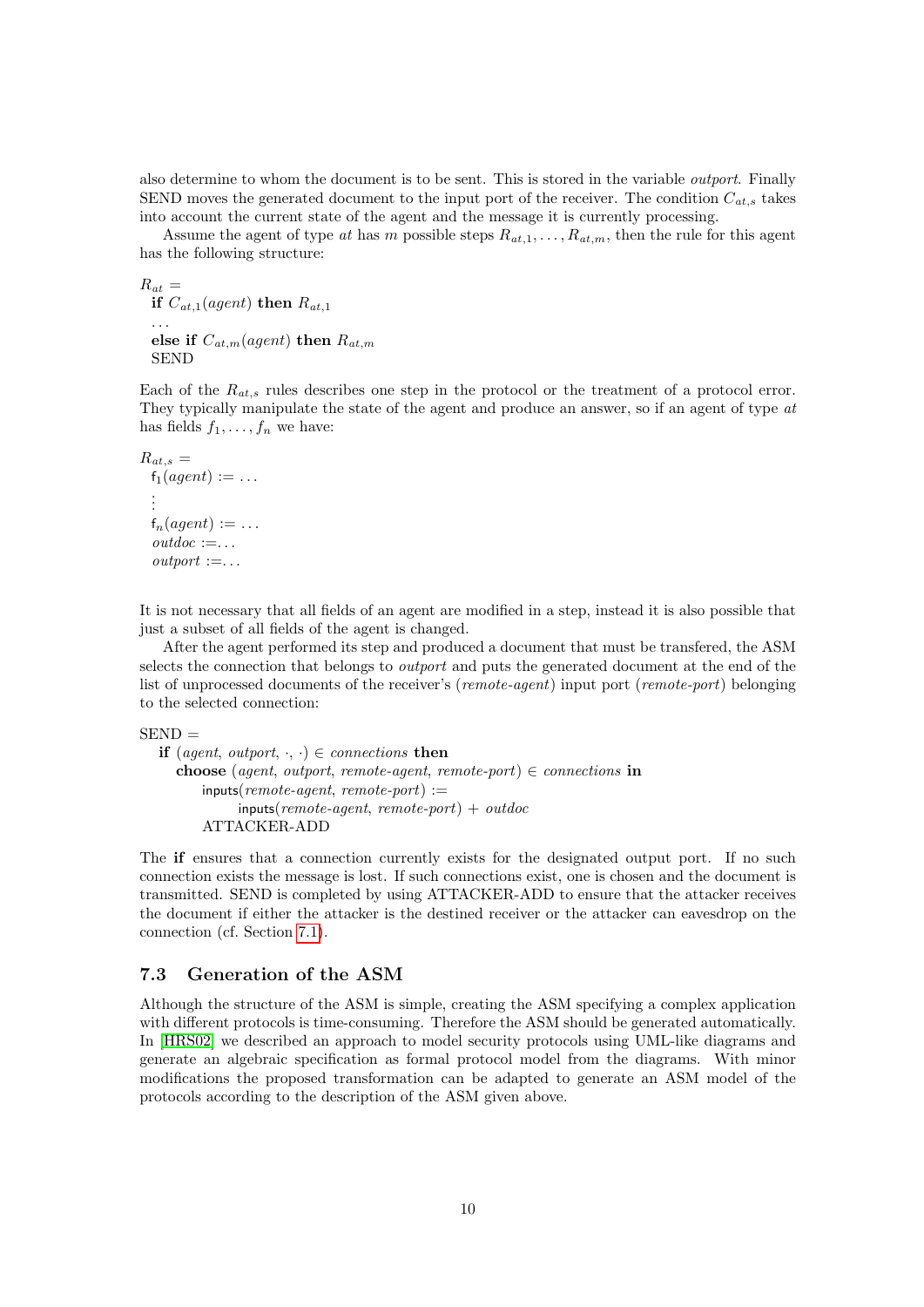## <span id="page-12-0"></span>8 A Small Example

In this section we illustrate our modeling technique using a small smart card application. The application is an electronic wallet, i.e. a smart card that can store money and be used for payment, for example in a university cafeteria or at copying machines. The smart card program (cardlet for short) stores the money as so-called *value points*, each representing a certain amount of money, e.g. one cent. The application scenario was already described in [\[HRS02\]](#page-21-6) but the protocols considered here are different, since they are designed to be secure against a more powerful attacker. The example is not very complicated and only serves as illustration of the kind of applications we are interested in, how our formal model looks like, what type of security properties we want to verify and what proof technique is used. Larger applications we verified are the Mondex case study [\[SGHR06\]](#page-22-0) and an electronic ticketing application [\[GHRS06\]](#page-21-7).

As agents in this application we have the smart cards with the electronic wallet application, card terminals (which are used for loading money on the cards and for payment), the owners of the cards and the attacker. For reasons of simplicity we combined the functionality of the load and the point-of-sale terminals into one agent type and consider just one such terminal (THETERM) and one smart card (THECARD).

The user is quite simple, he can insert his smart card into the terminal or remove it and he can start protocol runs by giving an appropriate command to the terminal. The attacker is a Dolev-Yao attacker, he can read and manipulate the communication between the smart card and the terminal. The terminal and the smart card offer a set of functionalities important for an electronic wallet, e.g. loading money on the smart card, paying for goods and checking the balance.

As described in Section [7](#page-9-0) the main ASM rule of the application chooses an agent and then the ASM rule for this agent is used to perform a protocol step. The ASM rule for the electronic wallet example is as follows:

```
E-WALLET =choose agent \in {attacker, user, term, card} with ready(agent) in
     case agent-type(agent) of
       attacker : ATTACKER
       user : USER
       term : TERMINAL
       card : CARDLET
```
ATTACKER, USER, TERMINAL, and CARDLET are the ASM rules for the four agent types. USER just sends commands to start protocol runs to the terminal, ATTACKER uses ATTACKER-SEND (cf. Section [7.1\)](#page-10-0) to send messages, TERMINAL is the ASM rule for agents of type terminal and CARDLET is the rule for the e-wallet cardlets.

As in [\[HRS02\]](#page-21-6) a secret information that is shared between the smart card program and the terminal is used to guarantee the authenticity of messages, but in this improved version the secret is never transmitted. Instead only hash values are exchanged between the agents and the secret cannot be extracted from a hash value. Because of this, the application is secure even against an attacker that can observe and manipulate all communication between the smart card and the terminal. Although the secret is never transmitted proving the properties is not trivial e.g. because of possible replay attacks.

#### 8.1 The Attacker

As described in Section [6](#page-7-0) the attacker model consists of different parts. The treatment of messages is independent of the concrete application, and was described in Section [6.1.](#page-7-1) The attacker's abilities to manipulate the communication were already mentioned above. In this application the attacker can read and manipulate the communication between the smart card and the terminal, so the predicates can-read and can-write are true for connections between smart card and terminal. The attacker still cannot read or manipulate data exchanged between the user and the terminal. This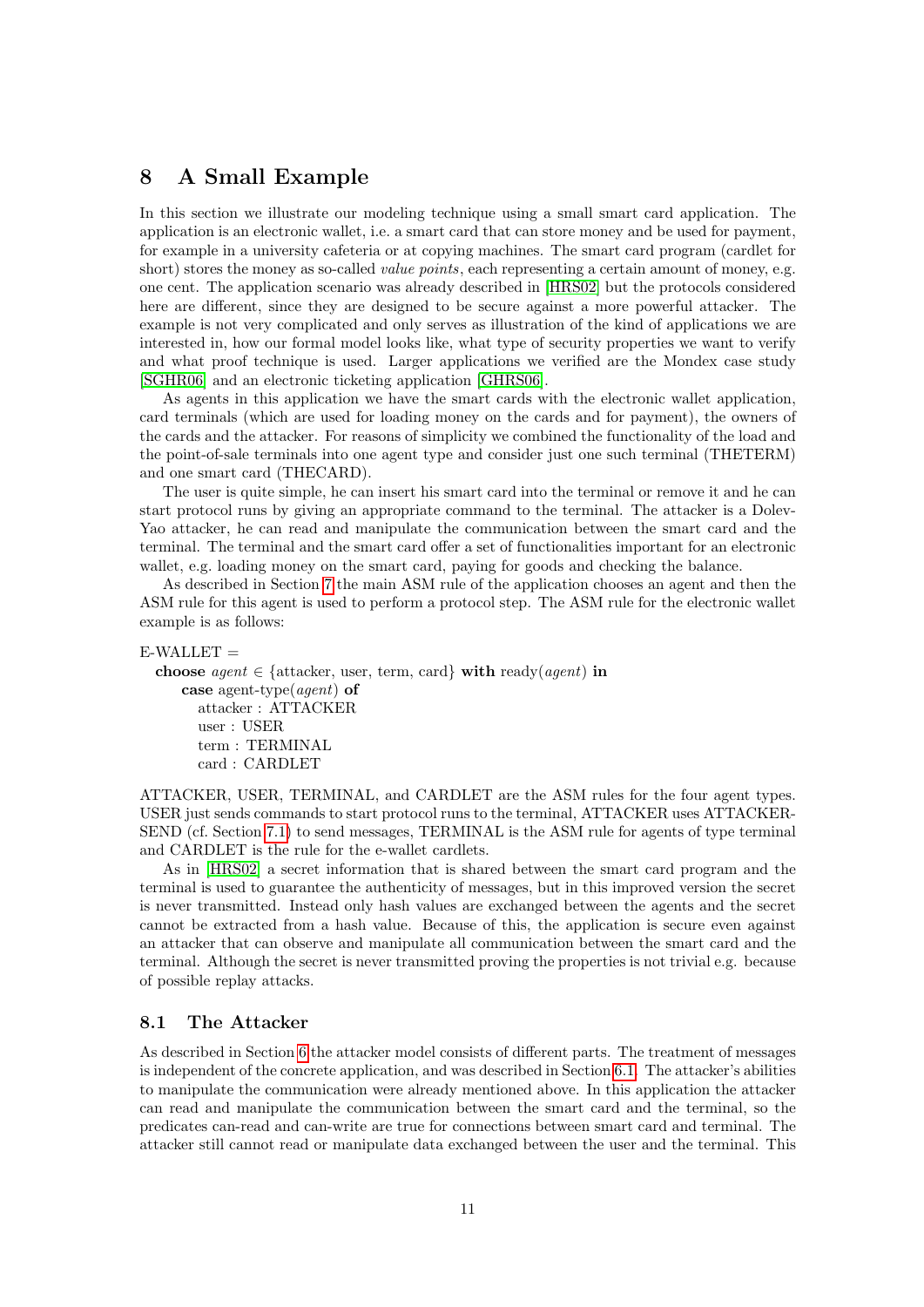is irrelevant in this application but important in others, e.g. if the user has to input a PIN to activate the smart card program.

In Section [7](#page-9-0) we stated that the attacker has to choose between his possible actions. This is done in the following ASM rule:

 $ATTACKER =$ choose  $step \in \{send, \text{connect}, \text{disconnect}\}\$  with  $( \text{step} = \text{send} \rightarrow \text{attacker-can-send}(\text{connections}))$  $\wedge$  (step = connect  $\rightarrow$  connect-possible(agent, connections))  $\wedge$  (step = disconnect  $\rightarrow$  disconnect-possible(agent, connections))) in if  $step = send$  then ATTACKER-SEND else if  $step = \text{connect}$  then CONNECT else if  $step =$  disconnect then DISCONNECT

This chooses a step for the attacker and ensures that it is possible to perform this step. For example ATTACKER-SEND is only chosen if there exists a different agent that currently participates in a communication and the attacker may influence this communication. This is stated by the axiom for the predicate attacker-can-send(connections) which is:

attacker-can-send(connections)  $\leftrightarrow$ 

- $\exists$  (local-agent, local-port, remote-agent, remote-port)  $\in$  connections.  $\neg$  agent-type(*remote-agent*) = attacker
	- $\wedge$  ( agent-type(*local-agent*) = attacker ∨ can-write(local-agent, local-port, remote-agent, remote-port))

ATTACKER-SEND was described in Section [7.1,](#page-10-0) CONNECT and DISCONNECT open/close a connection by adding it to/removing it from connections.

#### <span id="page-13-0"></span>8.2 The Terminal

#### 8.2.1 Internal State of the Terminal

The terminal has 6 data fields: secret, last-inst, challenge, issued, collected and loadpoints. The fields secret contains the secret shared with the terminal. The field last-inst stores the last instruction that was sent to the card. The terminal needs this information to determine at which position in a protocol run it is, challenge contains the nonce currently in use. loadpoints stores the number of points to load on the cardlet (load protocol) or the number of points requested from the cardlet (pay protocol), issued stores the sum of points that were loaded onto cardlets by the terminal, collected stores the sum of the points that were cashed as payments by the terminal. The terminal requires 6 dynamic functions with the following signatures: secret: agent  $\rightarrow$  secret, last-inst: agent  $\rightarrow$  instruction, challenge: agent  $\rightarrow$  nonce, issued: agent  $\rightarrow$  int, collected: agent  $\rightarrow$  int and loadpoints:  $agent \rightarrow int$ .

#### 8.2.2 ASM rule of the Terminal

In this section we show a part of the terminal ASM rule. We focus on the protocol step that generates the document to load additional points on the smart card. First the terminal selects an input to process and then performs the step consistent with the input and its internal state. The conditions for the different protocol steps should be mutually exclusive, so there is always exactly one step possible for a given input.

```
TERMINAL =
```

```
if newConnection(agent) then \dotselse choose port with inputs(agent, port) \neq [] in
           let \text{indoc} + \text{rest} = \text{inputs}(\text{agent}, \text{port}) in
               inputs(agent, port) := rest
```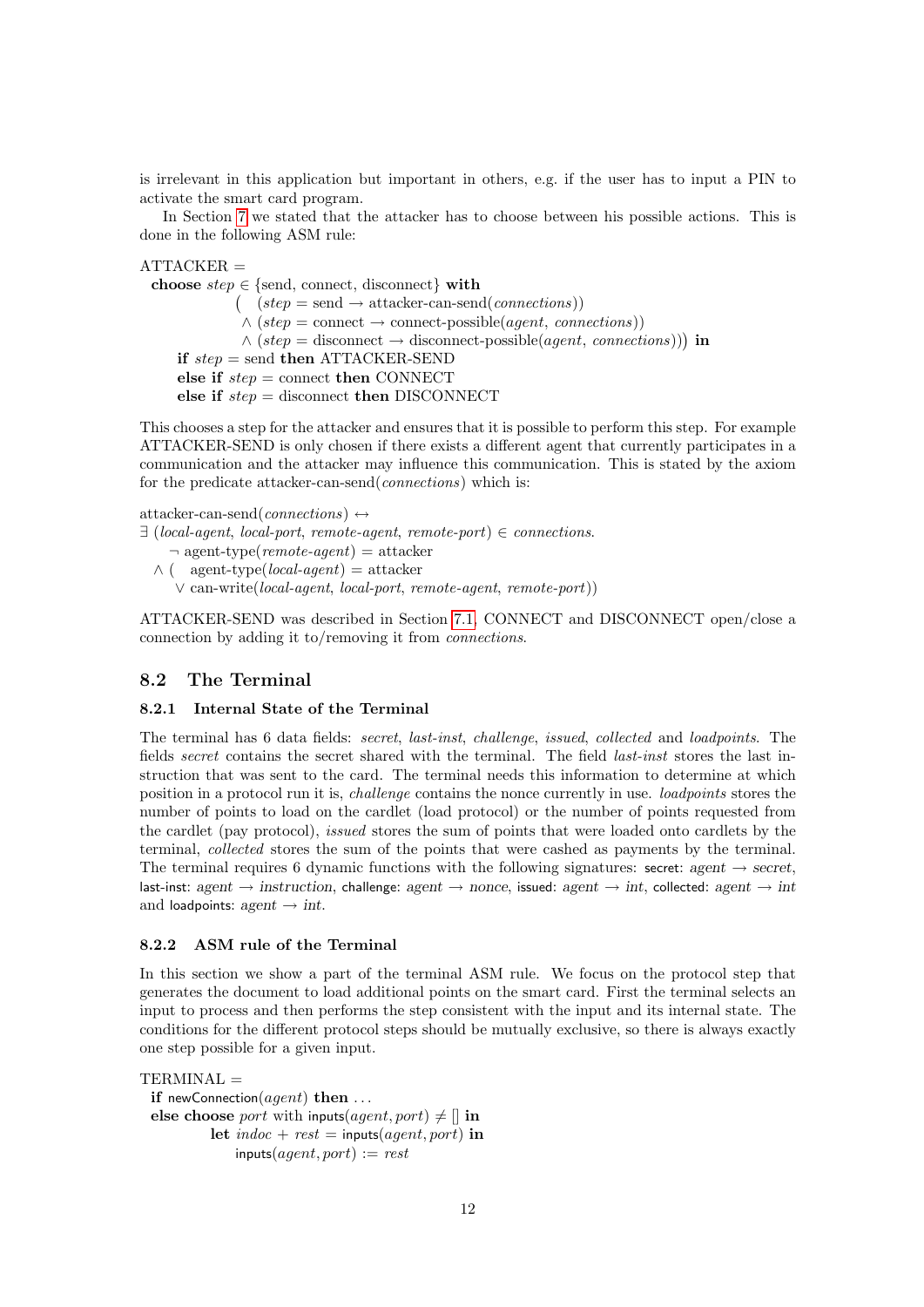```
if ( is-resdoc(indoc) \land port = 2 \land indoc.status = SW_OK
    \wedge last-inst(agent) = auth) then
   last-inst(aqent) :=load
   \mathsf{is sued}(agent) := \mathsf{is sued}(agent) + \mathsf{loadpoints}(agent)outdoc := \text{commanddoc}(\text{load}, \text{mkdoc}(\text{indoc}(\text{loadpoints}(agent)) +hashdoc(mkdoc(secretdoc(secret(agent)) +
                                                        indoc.doc +intdoc(logent))))output := 2else if ( is-resdoc(indoc) \land port = 2 \land indoc.status = SW_OK
         \wedge last-inst(agent) = load) then
```
In the ASM rule *agent* denotes the currently active agent, i.e. in this case a terminal. As mentioned above this part of the ASM rule for the terminal is responsible for the last step of the protocol for loading points. In the condition it is tested among other things, that the last document presumably received from the smart card reported a successful completion of the last protocol step of the card (indoc.status  $=$  SW<sub>-OK</sub>) and that the terminal is currently running the load protocol  $(last-inst(agent) =auth)$ . The state of the terminal is modified by incrementing the number of issued points and by storing the instruction that will be sent to the card. The document that will be sent to the smart card is a commanddoc<sup>[4](#page-14-0)</sup> with instruction 'load' and a data part that contains the number of points to load and the hash value of a list of documents containing a nonce to prevent replays, a common secret for authentication and the number of points to load. The nonce to prevent replays is indoc.doc, i.e. it is assumed that the message that is processed contains a nonce from the cardlet. In correct protocol runs the message that is processed by the terminal would have been created by the last step of the cardlet and would contain a new nonce generated by the cardlet to be used in this challenge and response mechanism.

### 8.3 The Cardlet

. . .

#### 8.3.1 Internal State of the Cardlet

The smart card application has 4 data fields: secret and challenge are similar to the terminal fields. value contains the amount of money currently stored on the card and finally newNonce is true if the card program is currently in a run of the load protocol and will accept the loading of new money. So the ASM needs 2 additional functions to store the states of the cardlets (secret and challenge already exist): value: agent  $\rightarrow$  int and newNonce: agent  $\rightarrow$  bool.

#### 8.3.2 ASM rule for the Cardlet

This part of the ASM determines the behavior of the smart card program. As the terminal the cardlet first selects an input to process and then processes it. As in the terminal section we will omit most of the ASM for the cardlet and just state two of the possible steps:

 $CARDLET =$ choose *port* with inputs(*agent*, *port*)  $\neq$  [] in let indoc + rest = inputs(agent, port) in  $inputs(agent, port) := rest$ **if** ( is-comdoc(indoc) ∧ indoc.inst  $\neq$  auth ∧ indoc.inst  $\neq$  load ∧ *indoc.inst*  $\neq$  select ∧ *indoc.inst*  $\neq$  balance  $\land$  *indoc.inst*  $\neq$  pay) then  $\mathit{outport} := 1$ 

<span id="page-14-0"></span><sup>4</sup>commanddoc is an abbreviation for a list consisting of two documents, an integer document encoding an instruction and a second document containing some data. commanddocs represent the so-called Command-APDUs which are a central concept in smart card applications.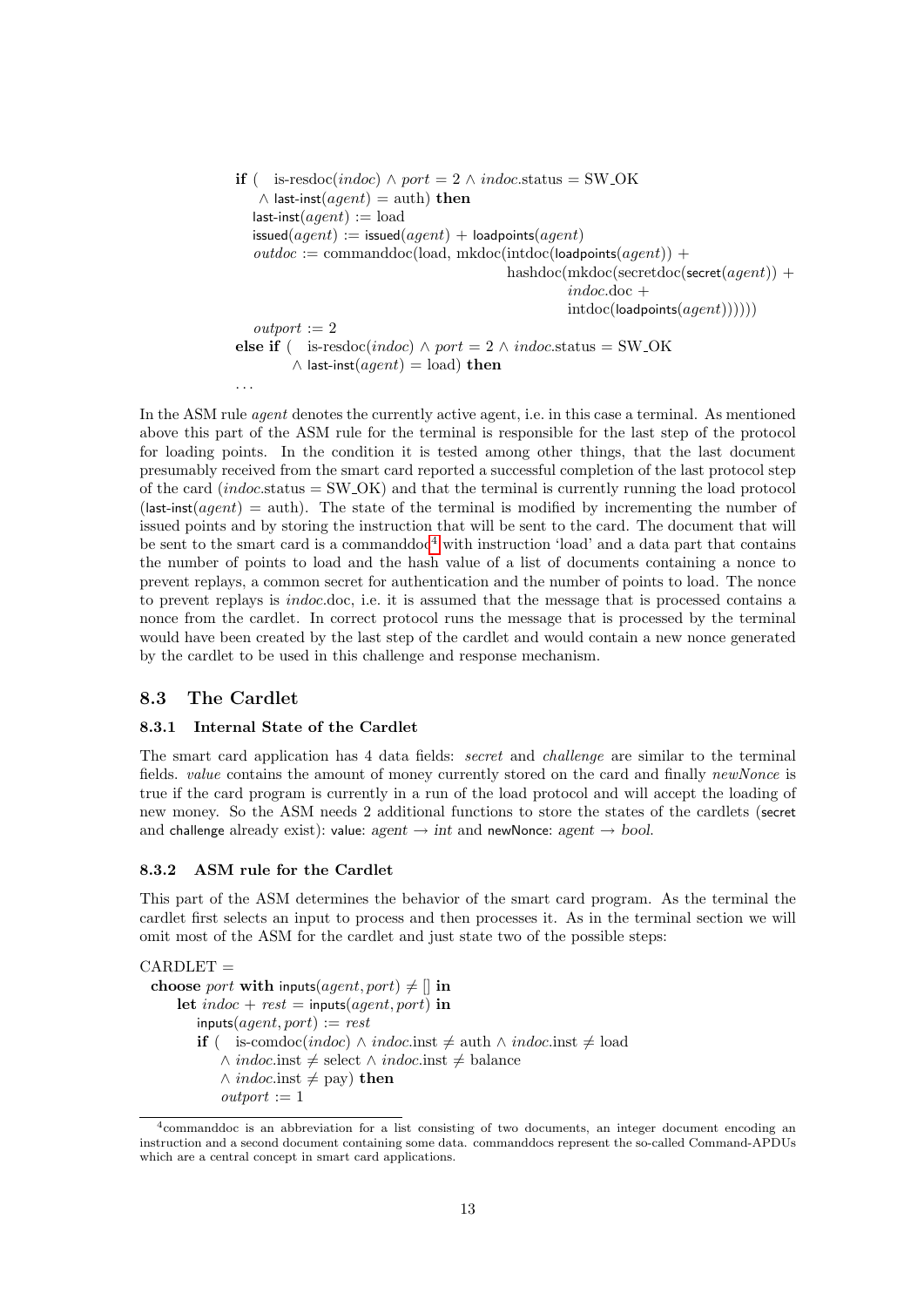$outdoc :=$  responsedoc( $\perp$ , SW\_OK) else if ( is-comdoc(indoc)  $\land$  indoc.inst = load  $\wedge$  newNonce(agent)  $\wedge$  hashdoc(mkdoc(secretdoc(secret(agent)) +  $\text{noncedoc}(\text{challenge}(agent))$  +  $getpart(indoc.doc, 1)) = getpart(indoc.doc, 2)$  $\wedge \neg$  ( get-int(getpart(*indoc.doc, 1*))  $\leq 0$  $\vee$  value $(agent) +$ get-int(getpart(*indoc.doc, 1*)) > 32767) then  $newNone(*agent*) := false$  $value(agent) := value(agent) + get-int(getpart(indoc.doc, 1))$  $output := 1$  $outdoc :=$  responsedoc( $\perp$ , SW<sub>-OK</sub>)

The first rule states that if the card program receives a document with an unexpected request it leaves its state unchanged and answers with an OK. The second rule describes the case of a successful attempt to load new money. The condition states that the state of the card program permits loading (newNonce( $agent$ )) and that the authenticity of the message can be verified  $(hashdoc(mkdoc(secretdoc(secret(agent)) + noncedoc(challenge(agent)) + getpart(indoc.doc, 1)))$  $=$  getpart(*indoc.*doc, 2)). The card program then increments the money stored and answers with OK. The hash value contained in the processed document is exactly the same hash value that is produced by the terminal to load points (see terminal ASM rule in Section [8.2\)](#page-13-0).

## <span id="page-15-0"></span>9 Proving Properties

Given out formal model of the application one can start to prove the desired security properties of the application. These can be typical properties of cryptographic protocols, such as secrecy or authenticity, but primarily we are interested in the more important application specific demands, such as the exclusion of fraud in an electronic business application. In the described electronic wallet, the application specific security goal is that never the sum of the money collected by pointof-sale terminals is larger than the sum of the money loaded onto the smart cards by the loading terminals, i.e. 'the user cannot get more than he has paid for'<sup>[5](#page-15-1)</sup>. In order to prove this, one needs to know that the shared secret is never disclosed to the attacker, so one auxiliary property needed for the proof of the main security property is:

secret-unknown:

. . .

 $(\neg$  secret(THECARD)  $\in$  attacker-known  $\wedge \forall$  agent, port.( $\neg$  secret(THECARD)  $\in$  inputs(agent, port)))  $\rightarrow$  **\E-WALLET**\)

 $(\neg$  secret(THECARD)  $\in$  attacker-known

 $\land \forall$  agent, port. ( $\neg$  secret(THECARD)  $\in$  inputs(agent, port)))

E-WALLET was defined at the beginning of Section [8](#page-12-0) and is the ASM rule of the application.  $\langle\cdot|\cdot\rangle$  is the strong diamond operator of DL. The meaning of a formula  $\langle\alpha|\rangle\varphi$  is that all runs of the program  $\alpha$  terminate and the condition  $\varphi$  holds afterwards<sup>[6](#page-15-2)</sup>, therefore this theorem states that if initially the secret is not in the knowledge of the attacker and not contained in the unprocessed messages of any agent then this will still be the case after execution of E-WALLET. This means that the secrecy is invariant with respect to all possible steps of the application. With a couple of adequate simplifier rules this property can be proved automatically by the KIV system using symbolic execution.

<span id="page-15-1"></span><sup>5</sup>Note that 'the user gets exactly as much as he has paid for' is not provable. The attacker can always intercept the transfer of points and delete them.

<span id="page-15-2"></span><sup>&</sup>lt;sup>6</sup> $\{\alpha\}$   $\varphi$  corresponds to wp $(\alpha, \varphi)$  in Dijkstra's wp-calculus.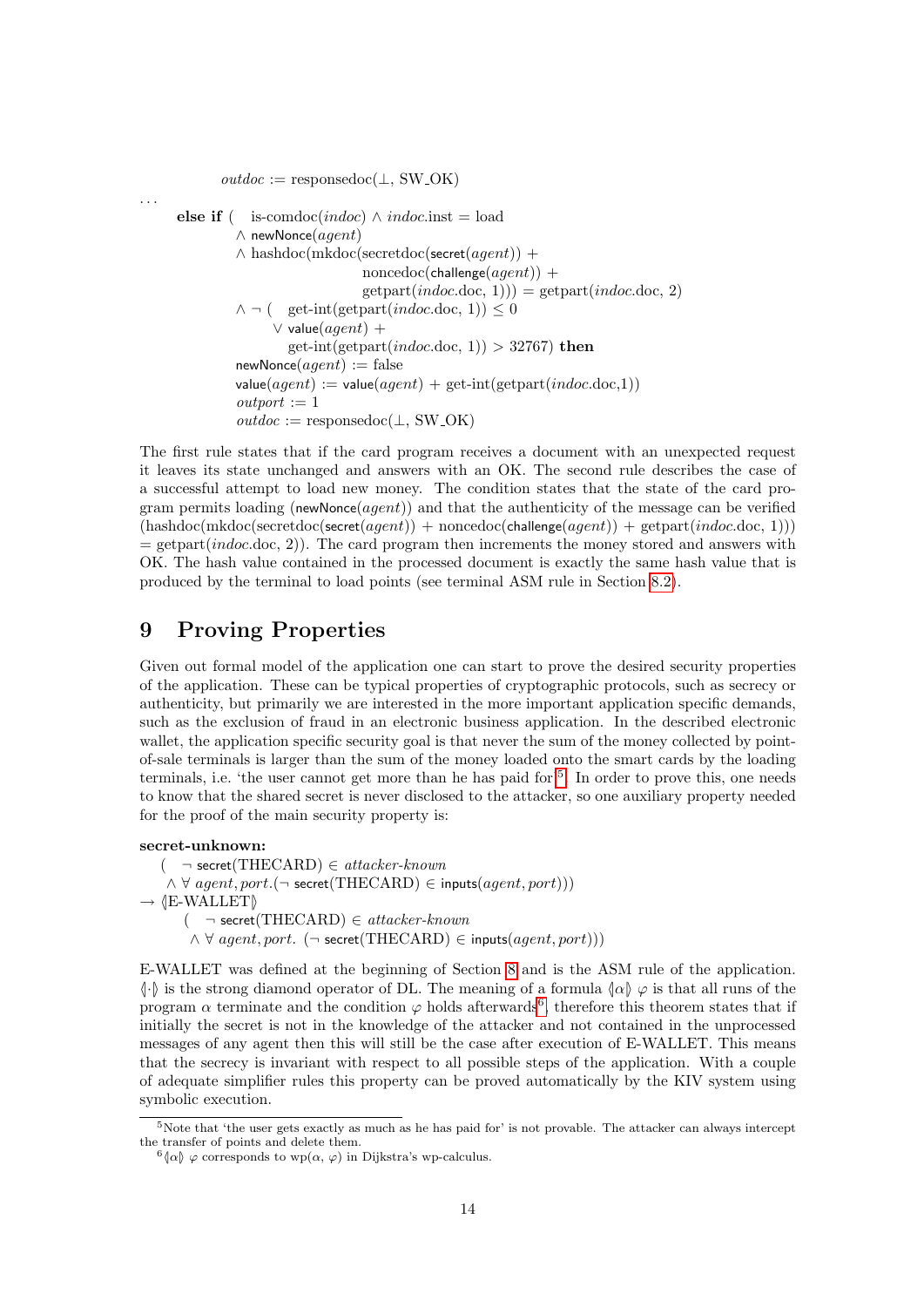#### 9.1 Main Security Property

The security properties are generally application dependent. In our electronic wallet example the informal security property of the application provider is: 'It is impossible that more money is spent with the card than previously was loaded onto the card'. This property rules out fraud because it guarantees that only value points which were correctly loaded onto the card (in exchange for real money) can be spent.

To easily express this property we added two fields (collected and issued) to the state of the terminal which accumulate the sum of the points loaded onto the card and the points spent with the card. For the proof it is useful to consider the points currently on the card as well. The points on the card are stored in the field value of the card. With these three fields the security property can be expressed as collected(THETERM) + value(THECARD)  $\leq$  issued(THETERM). What we must prove actually is that this inequality holds after all possible finite sequences of steps of the application. This can be expressed in Dynamic Logic with the following property:

#### no-fraud:

admissible(. . . )  $\rightarrow \forall n.$  (  $\langle$  E-WALLET<sup>n</sup> $\rangle$  ( collected(THETERM) + value(THECARD)  $\leq$  issued(THETERM)))

The formula states that if the application is started in an admissible state then the security property will not be violated in any state reachable after any number n of steps of E-WALLET.

This property is proven basically by showing that the inequality is invariant relative to a step of the application. As the invariant necessary to establish the property is quite complicated for a direct proof attempt, we used a different approach with an invariant that itself contains a program. The theorem we prove is:

#### INV-is-invariant:

INV(attacker-known, user-known, secret,. . .)

 $\rightarrow$   $\parallel$  E-WALLET $\parallel$  INV(attacker-known, user-known, secret,...)

It states that INV(attacker-known, user-known, secret,...) is invariant with respect to E-WALLET. In the theorem stated above INV is the invariant we actually prove. INV is defined as follows:

#### INV-definition:

 $\mathrm{INV}(attacker-known, \mathsf{user-known, \mathsf{secret}, \ldots)$  $Base-INV(attacker-known,user-known,secret...)$ ∧ (begin ATTACK-CARD; CARDLET; ATTACK-TERM; TERMINAL; end $\langle$  (collected(THETERM) + value(THECARD)  $\leq$  issued(THETERM))

In INV we use a basic trick of Dynamic Logic not possible e.g. in Hoare-calculus: A program formula is used as an invariant. This formula says informally that 'for every well-formed state even after the worst possible attack the desired property holds'. Using such invariants with ASM rule applications is a great advantage because it clearly simplifies the state invariant. A related idea is used in [\[Sch01\]](#page-22-1) to express that two states are related through a coupling invariant if two finite sequences of state transitions starting in those states lead to two similar successor states. A dual idea used in [\[DW03\]](#page-20-11)[\[Sch05\]](#page-22-2) is to use predecessor states. The program part of the invariant is contained in the strong diamond. It consists of four parts: The first part performs an attack on the card if possible (i.e. if the attacker can produce the document necessary to trick the card into loading points), the second part is a step of the smart card. In this step the smart card will process the attack document generated in step number one (if the attacker could create it). Steps three and four work similarly and realize the attack on the terminal. ATTACK-CARD and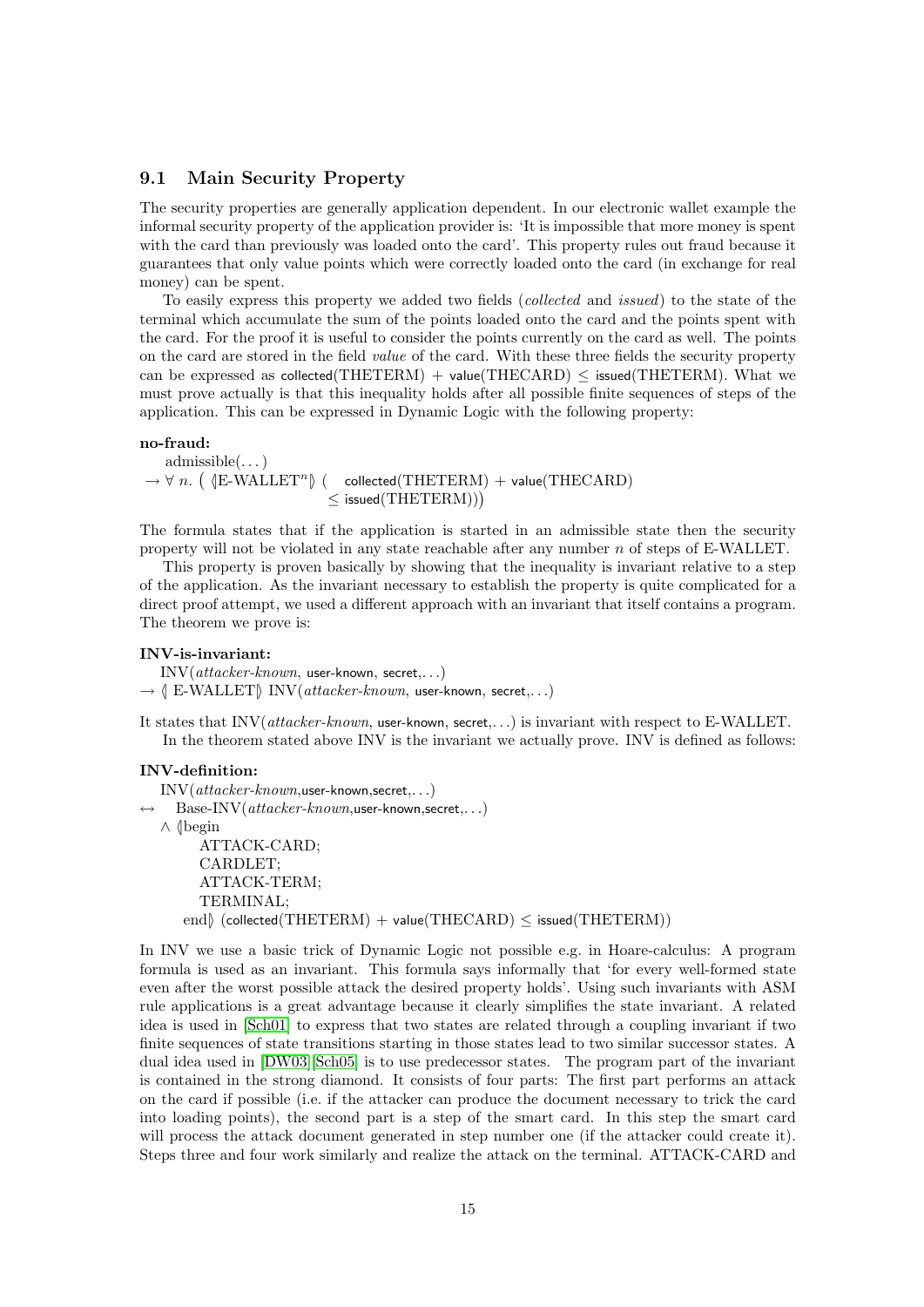ATTACK-TERM are special instances of ATTACKER-SEND. CARDLET and TERMINAL are the normal ASM rules for these agent types. The advantage of such an invariant is that the main property must not be established for all between states, instead we can focus on such states in which certain operations are completed. Interestingly establishing the invariant after an attacker step is trivial because the invariant especially says that attacker steps do no harm.

The theorem itself is proved by symbolic execution of E-WALLET in the DL-calculus of KIV. The symbolic execution results in some open goals, one for each step of E-WALLET. These goals are then closed by showing that INV still holds.

Given a well-formed initial state of the ASM the theorem **INV-is-invariant** guarantees that in any state, reachable by a finite sequence of steps of the application, the well-formedness condition holds and that even if the attacker performs all attacks he can perform, the security condition still holds.

As mentioned above every state reachable from the initial state is well-formed. We also proved that in every reachable state it is true that after completing all possible attacks, the security property still holds. Having proved these facts it is easy to prove that the inequality of the security property actually always holds using a theorem (less-equal-before-if-after) that states that the inequality propagates backwards over the program part of the invariant:

#### less-equal-before-if-after:

```
Base-INV(attacker-known,user-known,secret...)\wedge collected = collected(THETERM)
  \wedge value = value(THECARD)\wedge issued = issued(THETERM)
\rightarrow\int (sphistophermic)
           ATTACK-CARD; CARDLET; ATTACK-TERM; TERMINAL;
         \langle collected(THETERM) + value(THECARD) \leq issued(THETERM))
    \rightarrow collected + value \leq issued
```
Proving the theorem **less-equal-before-if-after** is simple because it is obvious that the inequality propagates backwards over the attacks, since an attack could modify the agents' states only in an unfavorable way. We have proven all the security properties with KIV which offers good proof support through mature heuristics and so a high degree of automation was reached.

Note that the property we have proven is not model-checkable, since the model of the application does not have a finite state space. The basic data types (integer, list, . . . ) as well as the knowledge of the attacker and the set of documents that can be produced by the attacker are all unbounded. The possibility to verify applications that are not reduced to a finite state space is the main advantage of interactive verification.

#### 9.2 Protocols and their Expected Functionalities

Besides the security property we also proved that the protocols for the different functions serve their purpose, e.g. it is possible to increment the points stored on the card using the load protocol. Ensuring that the protocols are up to the job is important, otherwise one could design some protocols and verify that they guarantee the desired security properties, but in fact the protocols do not realize the functionality of the application, so they are unsuitable. For example the functioning of the load protocol can be expressed by the following theorem:

load-works:

 $\exists n.(E-WALLET^n)$  (value(THECARD) > 0)

Assuming a well-formed initial state (where the points on the card are 0) this theorem states that there exists a finite sequence of steps of the application E-WALLET that leads to a state in which there are points stored on the card.  $\langle \alpha \rangle \varphi$  means there exists a terminating run of  $\alpha$  such that  $\varphi$ holds afterwards<sup>[7](#page-17-0)</sup>.

<span id="page-17-0"></span> $\sqrt{7} \langle \alpha \rangle$   $\varphi$  corresponds to  $\neg$  wlp $(\alpha, \neg \varphi)$  in Dijkstra's wp-calculus.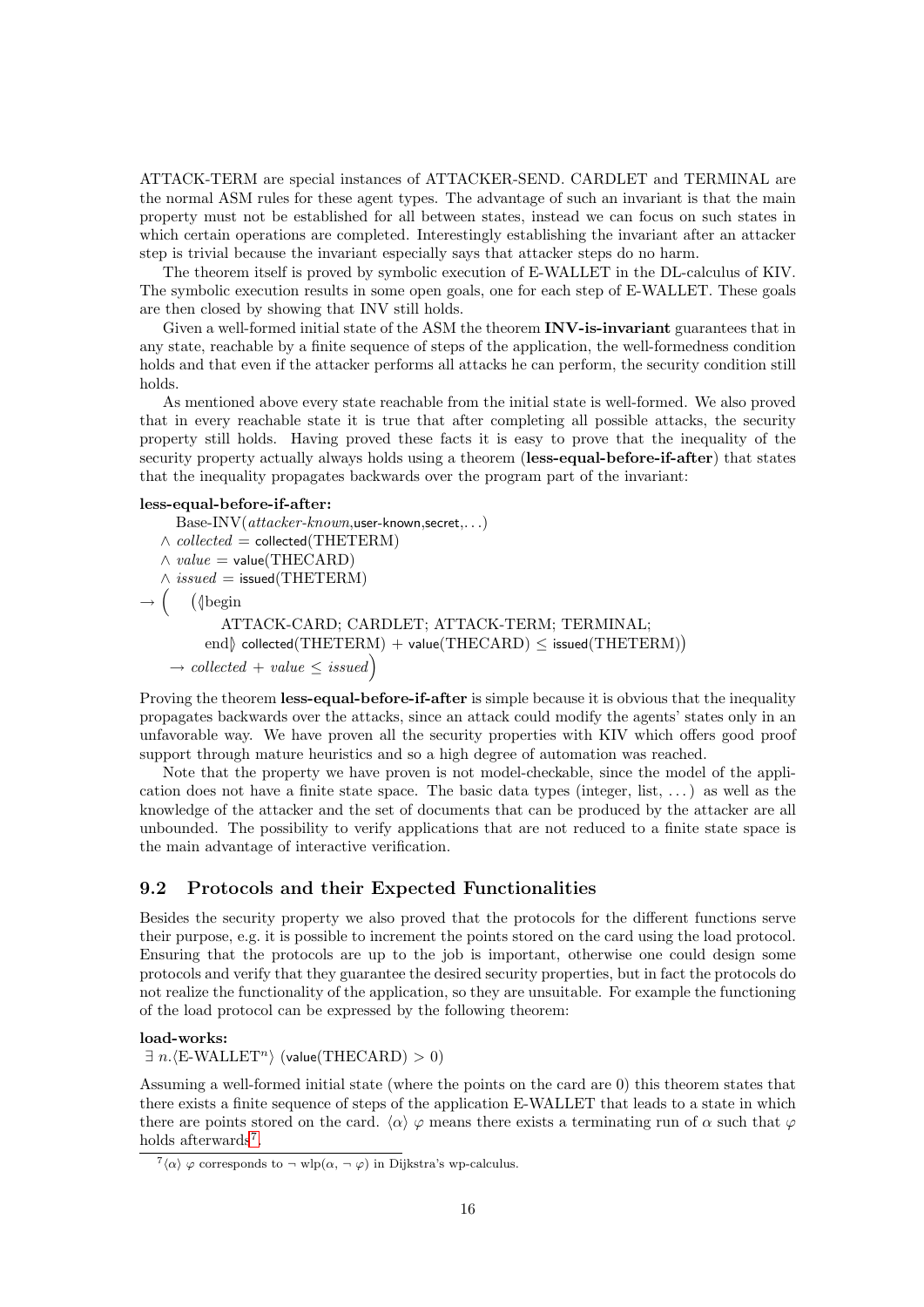#### 9.3 Proving with KIV

The representation of the ASM as DL program in the KIV system is a good basis for verification. Proving of theorems is supported by mature heuristics and a high degree of automation is reached. The integration of a program formula in the invariant simplifies the invariant because it allows us to focus on states in which all possible attacks were performed. This is a simplification because we do not have to put complicated conditions for potential states with incomplete protocol runs into the invariant. Interestingly establishing the invariant after an attacker step is trivial because the invariant especially says that attacker steps do no harm.

## <span id="page-18-0"></span>10 Related Work

Formal methods that analyze security protocols on an abstract level are in use for quite some time. A lot of different approaches have been proposed.

Rather different from the approach presented here is the usage of specialized logics, such as the BAN logic of belief [\[BAN89\]](#page-20-3). In [\[ABV01\]](#page-20-12) Accorsi, Basin and Viganò describe an approach that combines security logics with inductive methods.

Many approaches to the verification of protocols are model-checking based. In [\[Low96\]](#page-21-3) an analysis of the Needham-Schroeder Public-Key protocol is described. The protocol is described in CSP and the Failure Divergences Refinement Checker (FDR) [\[Ros94\]](#page-21-9) is used to check the protocol description. An enhancement to the usage of general-purpose model-checker is the usage of modelcheckers specifically designed for reasoning about security protocols, e.g. OFMC developed by Basin et al. [\[BMV03\]](#page-20-2). The model checking based approaches usually focus on standard properties like secrecy or authenticity while our interactive approach can deal with arbitrary properties.

The CSP approach is not limited to model-checking anymore.  $[RSG<sup>+</sup>01]$  $[RSG<sup>+</sup>01]$  describes, among other things, an embedding of the CSP trace semantics in PVS. It also describes rank functions as a mean to simplify reasoning about the availability of certain messages. Such a technique could be combined with our model of the possible runs of the application, but so far reasoning based on [\[Pau98\]](#page-21-4) was sufficient. We just formulate theorems stating the unavailability of a certain message or the conditions under which the message is available to the attacker.

Strand spaces [\[FHG99\]](#page-21-11) are also an approach to abstract specification of cryptographic protocols. The model is quite elegant and easy to understand. The attacker model corresponds to a Dolev-Yao attacker and does not use a detailed model of different communication channels as we do. The method also focuses on standard goals for cryptographic protocols and therefore the main concepts of the model are production and consumption of messages. Application specific goals, like the one described in this paper, and therefore the treatment of application specific data are not modeled.

Other specialized tools for security protocol verification are Interrogator by Millen [\[MCF87\]](#page-21-12) and the NRL protocol analyzer by Meadows [\[Mea96\]](#page-21-13).

Paulson uses Isabelle to verify security protocols [\[Pau98\]](#page-21-4). This approach is quite successful and can cope with large protocols such as SET [\[Pau01\]](#page-21-14). Our representation of documents and attacker knowledge is inspired by this approach: we use documents and functions very similar to analz and synth in [\[Pau98\]](#page-21-4).

Our approach differs in how system runs are described. First, [\[Pau98\]](#page-21-4) describes protocol runs declaratively using an inductive definition of the set of possible traces while our approach describes runs using iterative application of (operationally specified) ASM rules. There is a close connection, since iterative rule application can be defined using inductive relations (for while loops and recursion this has e.g. been done in [\[Nip02\]](#page-21-15)). We prefer an operational definition using ASM rules where the inductive nature is encoded in the semantics, since it offers the full possibilities of structured programs which can be exploited for proof automation using symbolic execution [\[RSSB98\]](#page-21-16). A second difference is that we use an explicit representation of the agent states, while [\[Pau98\]](#page-21-4) instead defines an explicit system trace consisting of all messages that have been sent. The difference is that of state based vs. event based representation: recovering the current points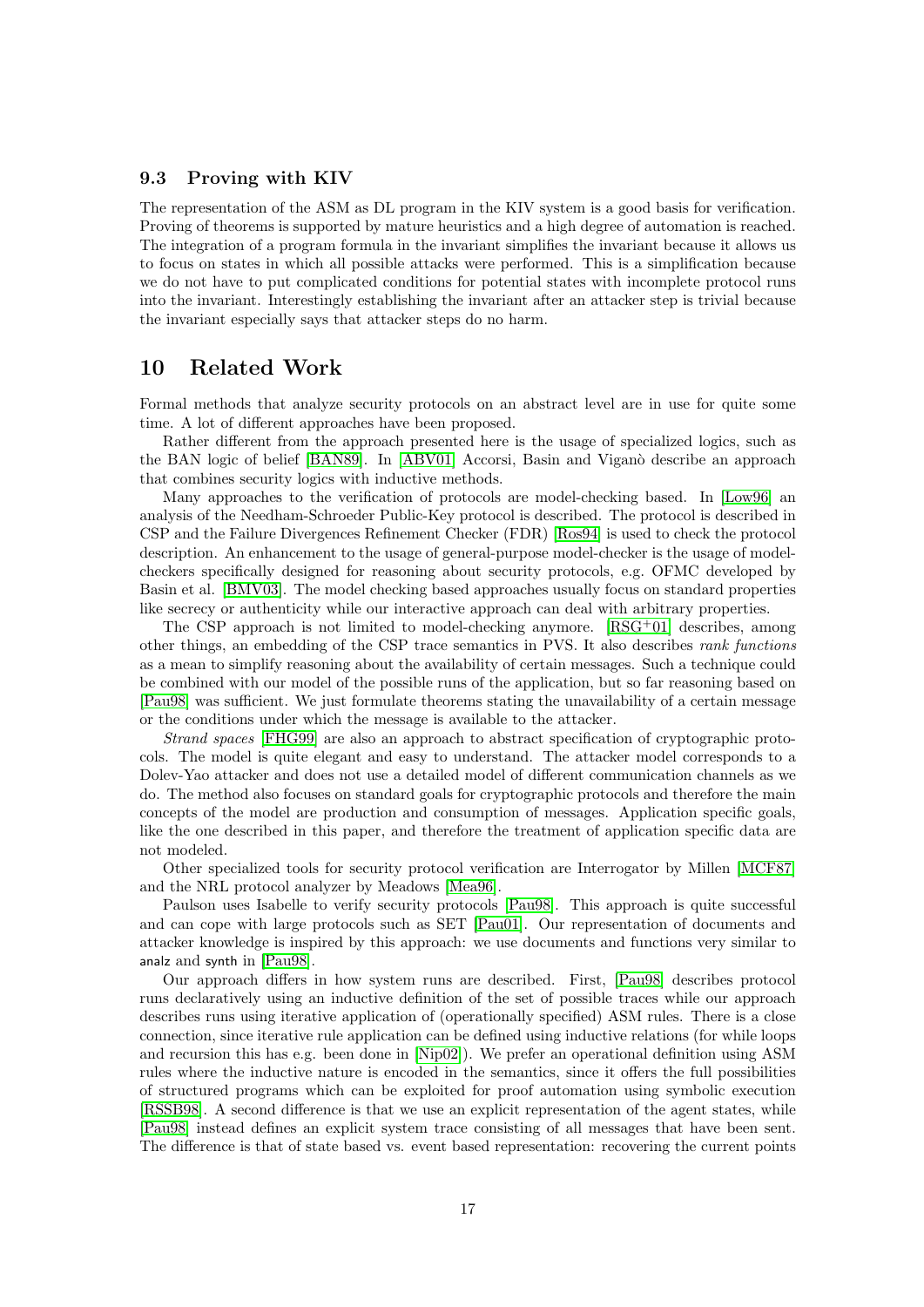loaded onto a card could be done in [\[Pau98\]](#page-21-4) by accumulating the points of all successful load and pay messages and adding/subtracting them.

A middle ground between [\[Pau98\]](#page-21-4) and our approach is also possible as the case study [\[BR98\]](#page-20-13) on the Needham-Schroeder protocol shows: there an ASM is used to formalize runs, but a global execution trace is used instead of agent states. [\[BR97\]](#page-20-14) analyzes the Kerberos protocol using distributed ASMs with an agent state similar to ours. Proofs have been done manually though in both cases. Also between our and Paulson's inductive approach is [\[Bel01\]](#page-20-10). Bella extends the inductive approach to deal with smart card applications. He allows inputs to and outputs from smart cards which the attacker cannot observe. This reflects that the Dolev-Yao model is inappropriate in some cases. What remains of Paulson's original approach is that the state of the agents is not modeled explicitely but instead is derived from the trace.

Finally an alternative to represent attacker knowledge and protocol runs is given in [\[RRS03\]](#page-21-17), which is also based on ASMs. Protocol steps are given by *patterns*. This promises to provide an elegant way to model-check authentication protocols.

## <span id="page-19-0"></span>11 Conclusion

We presented an approach to specify security protocols in smart card applications to allow their formal analysis and an example illustrating our approach.

Summarizing, our approach offers a detailed model of the communication to support an application specific attacker which is important for smart card applications. The verification framework is generic and can be used for different applications. Our proof strategy, proving state invariants by symbolic execution is supported by the KIV system with a high degree of automation. The usage of DL programs in the invariants simplifies the invariants by focusing on the interesting states.

The approach itself is suitable for the verification of security properties of different kinds of communication protocols. Our approach can be used to model various protocol scenarios, such as smart card applications as well as distributed systems, communicating over the Internet or over other insecure networks like Wireless LAN, Bluetooth or GSM as well as common cryptographic protocols. Besides the communication protocols of the presented electronic wallet application we already formalized other cryptographic protocols, e.g. the Needham-Schroeder Public-Key authentication protocol and other m-commerce applications [\[GHRS06\]](#page-21-7).

A main topic for future research is a suitable refinement technique for security protocols. The existing ASM refinement theory seems to be a good starting point for this attempt. [Bör03] describes the general method for ASM refinements. [\[Sch01\]](#page-22-1) describes a verification method for ASM refinement based on forward simulation and Dynamic Logic. In [\[GHRS06\]](#page-21-7) such a refinement is defined and verified for an electronic ticketing application.

The presented state-based approach for modeling security protocols is very useful for such a refinement concept because the use of encapsulation in an object-oriented language is a natural approach for implementing state-based systems. The Java programs will be integrated into the ASM model by translating the abstract state of the agents and the content of the communication ports into Java objects. With encapsulation this can be simply done by storing the state in the fields of the objects. We then replace the rules for the agents (except the users and the attacker) by Java method calls which then will use those objects. The KIV system already defines a calculus for the verification of JavaCard programs, supporting all language features of Java except threading, which is described in [\[Ste04\]](#page-22-3).

Our goal is to have a verification approach that starts with proofs of security properties in an abstract specification and continues all the way down to the verification of correctness of an implementation of the agents in real Java code. Besides the development of this refinement concept in our future work we will also apply our modeling technique to more case studies.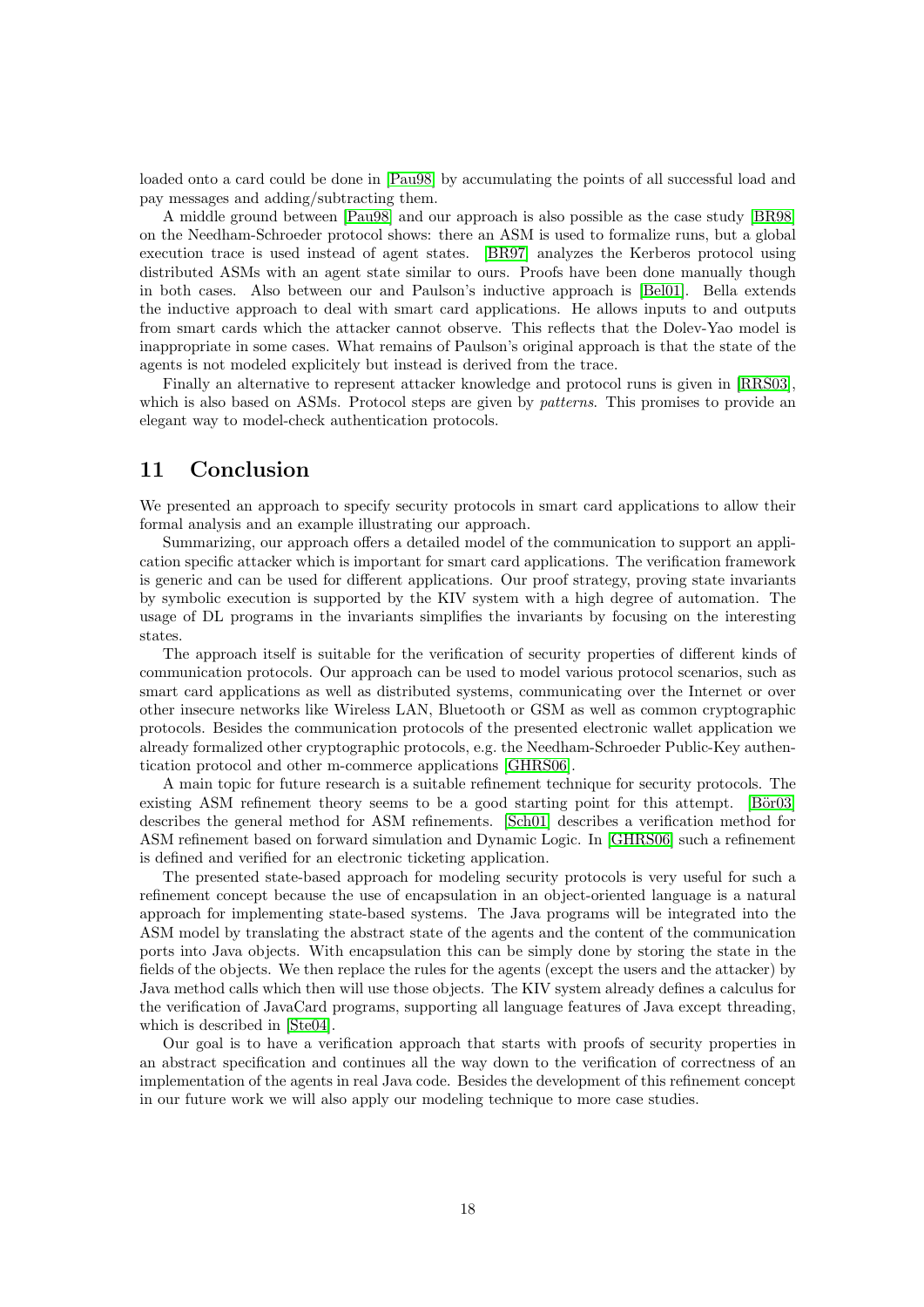## References

- <span id="page-20-12"></span>[ABV01] Rafael Accorsi, David Basin, and Luca Viganò. Towards an awareness-based semantics for security protocol analysis. In Jean Goubault-Larrecq, editor, Post-CAV Workshop on Logical Aspects of Cryptographic Protocol Verification. Elsevier Science Publishers, Amsterdam, 2001.
- <span id="page-20-1"></span>[AN95] R. Anderson and R. Needham. Programming Satan's Computer. In J. van Leeuwen, editor, Computer Science Today: Recent Trends and Developments. Springer LNCS 1000, 1995.
- <span id="page-20-3"></span>[BAN89] M. Burrows, M. Abadi, and R. Needham. A Logic of Authentication. Technical report, SRC Research Report 39, 1989.
- <span id="page-20-10"></span>[Bel01] G. Bella. Mechanising a Protocol for Smart Cards. In Proc. of e-Smart 2001, international conference on research in smart cards, volume 2140 of LNCS. Springer-Verlag, 2001.
- <span id="page-20-5"></span>[BFGS05] Egon Börger, Nicu G. Fruja, Vincenzo Gervasi, and Robert F. Stärk. A high-level modular definition of the semantics of C#. Theor. Comput. Sci.,  $336(2-3):235-284$ , 2005.
- <span id="page-20-2"></span>[BMV03] David Basin, Sebastian Mödersheim, and Luca Viganò. An On-The-Fly Model-Checker for Security Protocol Analysis. In Proceedings of Esorics'03, LNCS 2808, pages 253– 270. Springer-Verlag, Heidelberg, 2003.
- <span id="page-20-15"></span>[Bör03] E. Börger. The ASM Refinement Method. Formal Aspects of Computing, 15 (1–2):237– 257, November 2003.
- <span id="page-20-14"></span>[BR97] G. Bella and E. Riccobene. Formal Analysis of the Kerberos Authentication System. Journal of Universal Computer Science, 3(12), 1997.
- <span id="page-20-13"></span>[BR98] G. Bella and E. Riccobene. A Realistic Environment for Crypto-Protocol Aalyses by ASMs. In U. Glasser and P. Schmitt, editors, Proc. 5th Int. Workshop on Abstract State Machines. Magdeburg University, 1998.
- <span id="page-20-8"></span>[BRS+00] M. Balser, W. Reif, G. Schellhorn, K. Stenzel, and A. Thums. Formal system development with KIV. In T. Maibaum, editor, Fundamental Approaches to Software Engineering, number 1783 in LNCS. Springer-Verlag, 2000.
- <span id="page-20-7"></span>[BS97] E. Börger and P. Schmitt. A Description of the Tableau Method Using Abstract State Machines. J. Logic and Computation, 7(5):661–683, 1997.
- <span id="page-20-4"></span>[BS98] E. Börger and W. Schulte. Programmer Friendly Modular Definition of the Semantics of Java. In J. Alves-Foss, editor, Formal Syntax and Semantics of Java, LNCS. Springer, 1998.
- <span id="page-20-6"></span>[BS00] Egon Börger and Wolfram Schulte. Modular design for the Java virtual machine architecture. pages 297–346, 2000.
- <span id="page-20-0"></span>[BS03] E. Börger and R. F. Stärk. Abstract State Machines—A Method for High-Level System Design and Analysis. Springer-Verlag, 2003.
- <span id="page-20-11"></span>[DW03] J. Derrick and H. Wehrheim. Using Coupled Simulations in Non-atomic Refinement. In D. Bert, J. Bowen, S. King, and M. Walden, editors, ZB 2003: Formal Specification and Development in Z and B, volume 2651, pages 127–147. Springer LNCS, 2003.
- <span id="page-20-9"></span>[DY81] D. Dolev and A. C. Yao. On the security of public key protocols. In Proc. 22th IEEE Symposium on Foundations of Computer Science, pages 350–357. IEEE, 1981.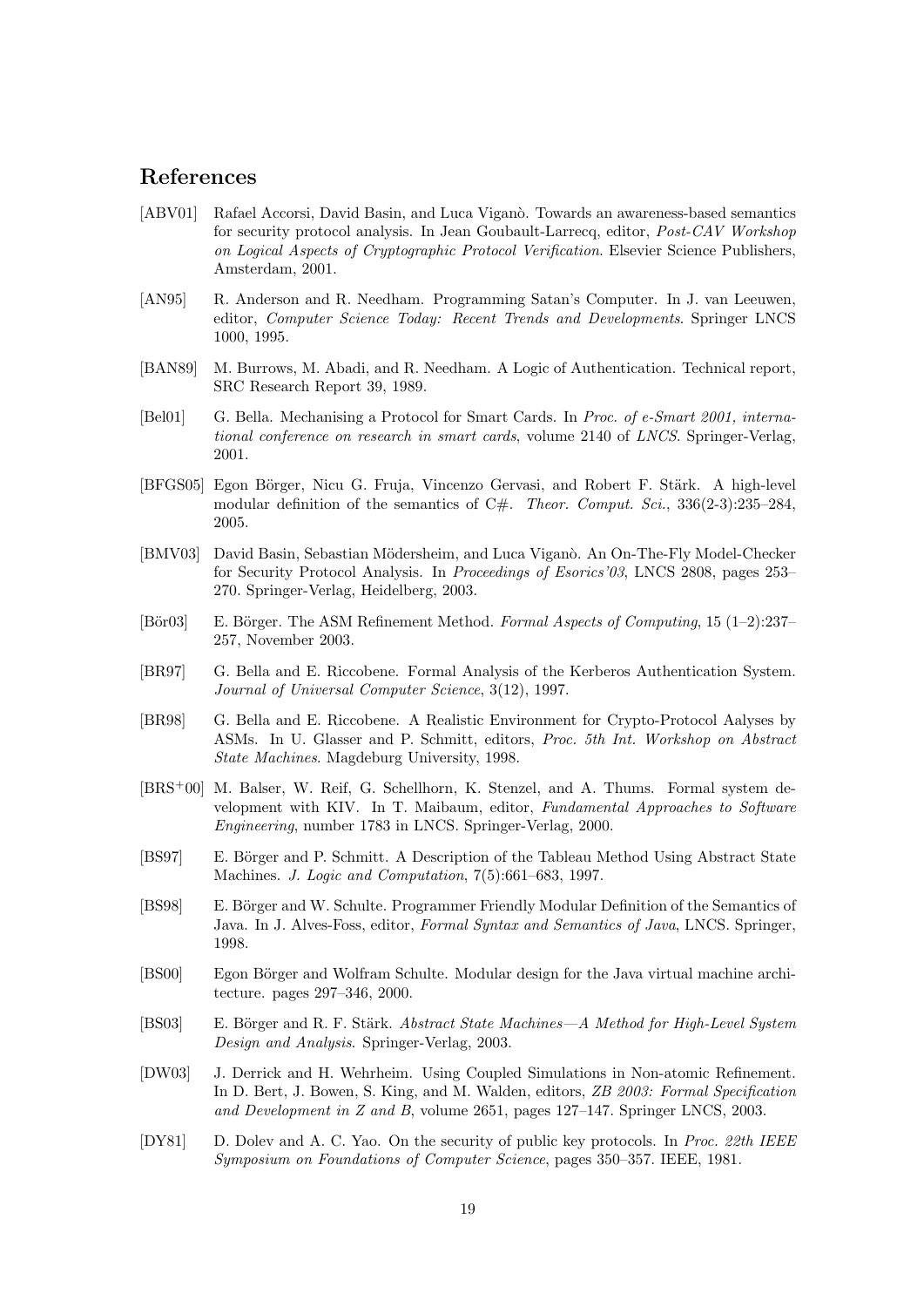- <span id="page-21-11"></span>[FHG99] F. F´abrega, J. Herzog, and J. Guttman. Strand Spaces: Proving Security Protocols Correct. Journal of Computer Security, 7:191–230, 1999.
- <span id="page-21-1"></span>[FKK96] Alan O. Freier, Philip Karlton, and Paul C. Kocher. The SSL Protocol Version 3.0. Netscape Communications, November 1996. URL: [http://wp.netscape.com/eng/](http://wp.netscape.com/eng/ssl3/) [ssl3/](http://wp.netscape.com/eng/ssl3/).
- <span id="page-21-7"></span>[GHRS06] H. Grandy, D. Haneberg, W. Reif, and K. Stenzel. Developing Provably Secure M-Commerce Applications. LNCS. Springer, 2006. Accepted for ETRICS 2006. To appear.
- <span id="page-21-0"></span>[Gur95] M. Gurevich. Evolving algebras 1993: Lipari guide. In E. Börger, editor, Specification and Validation Methods, pages 9 – 36. Oxford University Press, 1995.
- <span id="page-21-5"></span>[HKT00] D. Harel, D. Kozen, and J. Tiuryn. Dynamic Logic. MIT Press, 2000.
- <span id="page-21-6"></span>[HRS02] D. Haneberg, W. Reif, and K. Stenzel. A Method for Secure Smartcard Applications. In H. Kirchner and C. Ringeissen, editors, Algebraic Methodology and Software Technology, Proceedings AMAST 2002. Springer LNCS 2422, 2002.
- <span id="page-21-8"></span>[HRS04] Dominik Haneberg, Wolfgang Reif, and Kurt Stenzel. A Construction Kit for Modeling the Security of M-Commerce Applications. In Manuel Núñez, editor, *Proceedings of* ITM/EPEW/TheFormEMC, Springer LNCS 3236, 2004.
- <span id="page-21-3"></span>[Low96] G. Lowe. Breaking and fixing the Needham-Schroeder public-key protocol using FDR. In Tools and Algorithms for the Construction and Analysis of Systems (TACAS), volume 1055, pages 147–166. Springer-Verlag, 1996.
- <span id="page-21-2"></span>[Mas97] Mastercard & Visa. SET Formal Protocol Definition, May 1997.
- <span id="page-21-12"></span>[MCF87] Jonathan K. Millen, Sidney C. Clark, and Sheryl B. Freedman. The Interrogator: Protocol Security Analysis. IEEE Trans. Software Eng., 13(2):274–288, 1987.
- <span id="page-21-13"></span>[Mea96] Catherine Meadows. The NRL protocol analyzer: An overview. Journal of Logic Programming, 26(2):113–131, 1996.
- <span id="page-21-15"></span>[Nip02] Tobias Nipkow. Hoare logics for recursive procedures and unbounded nondeterminism. In J. Bradfield, editor, Computer Science Logic (CSL 2002), volume 2471 of LNCS, pages 103–119. Springer, 2002.
- <span id="page-21-4"></span>[Pau98] Lawrence C. Paulson. The inductive approach to verifying cryptographic protocols. Journal of Computer Security, 6:85–128, 1998.
- <span id="page-21-14"></span>[Pau01] L. C. Paulson. Verifying the SET Protocol. In R. Gore, A. Leitsch, and T. Nipkow, editors, IJCAR 2001: International Joint Conference on Automated Reasoning, Siena, Italy, 2001. Springer LNCS 2083.
- <span id="page-21-9"></span>[Ros94] A. W. Roscoe. Model-checking CSP. pages 353–378, 1994.
- <span id="page-21-17"></span>[RRS03] D. Rosenzweig, D. Runje, and N. Slani. Privacy, Abstract Encryption and Protocols: An ASM Model - Part I. In Abstract State Machines 2003. 10th International Workshop, volume 2589 of LNCS. Springer, 2003.
- <span id="page-21-10"></span>[RSG<sup>+</sup>01] P. Ryan, S. Schneider, M. Goldsmith, G. Lowe, and B. Roscoe. The Modelling and Analysis of Security Protocols: the CSP Approach. Addison-Wesley, 2001.
- <span id="page-21-16"></span>[RSSB98] W. Reif, G. Schellhorn, K. Stenzel, and M. Balser. Structured specifications and interactive proofs with KIV. In W. Bibel and P. Schmitt, editors, Automated Deduction—A Basis for Applications, volume II: Systems and Implementation Techniques, chapter 1: Interactive Theorem Proving, pages 13 – 39. Kluwer Academic Publishers, Dordrecht, 1998.